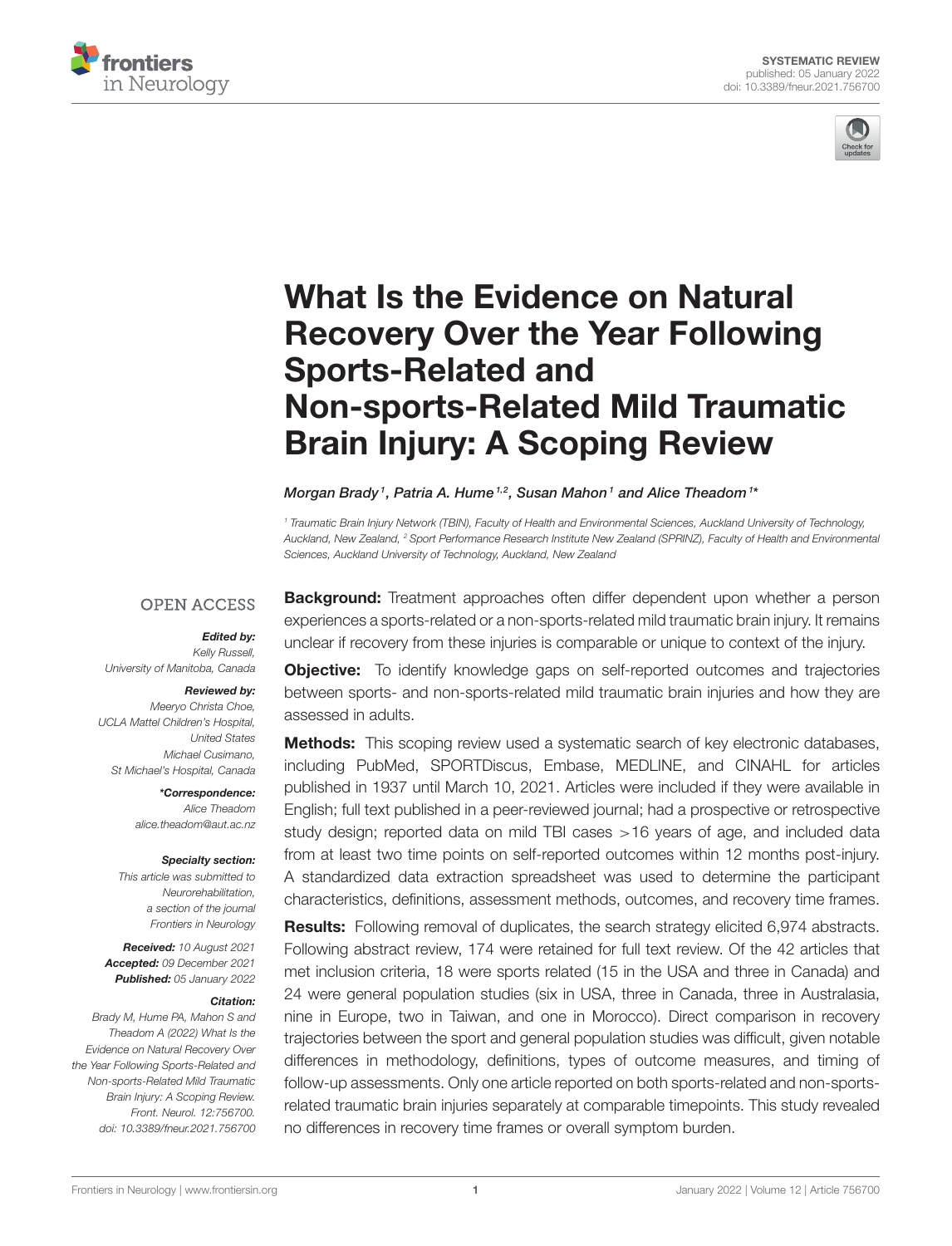**Discussion:** Whilst there is a clear benefit in researching specific subpopulations in detail, standardized outcome measures and follow-up time frames are needed across contexts to facilitate understanding of similarities and differences between sports- and non-sports-related mild traumatic brain injuries to inform clinical treatment.

Keywords: traumatic brain injury, concussion, review, recovery, sport

## INTRODUCTION

A mild traumatic brain injury is defined as a traumatically induced transient disturbance of brain function [\(1\)](#page-12-0). A concussion is often considered to be a subset of mTBI [\(2\)](#page-12-1). There is considerable debate as to whether concussion is a useful term, with some advocating the term has no clear definition [\(3\)](#page-12-2), no pathological meaning [\(4\)](#page-12-3), and lacks diagnostic precision [\(4,](#page-12-3) [5\)](#page-12-4). However, others have argued that the term describes a distinct pathophysiological entity with its own diagnostic and management implications [\(4\)](#page-12-3). Throughout this paper, only the terms mTBI or sports-related brain injury (SR-TBI) [\(2,](#page-12-1) [6\)](#page-12-5) have been used. Both these terms include cases of concussion.

Internationally, the reported age-adjusted incidence rates for the general population for mTBI vary between 59.6 and 811 per 100,000 [\(7\)](#page-12-6), with approximately 80% of injuries classified as being of mild severity [\(8\)](#page-12-7). Key challenges in the identification and management of mTBI are that patients can present to a range of services and health care professions [\(9\)](#page-12-8). Even within countries, service provision can be highly variable [\(10\)](#page-12-9).

Early recovery advice and gradual return to activity have been found to facilitate recovery [\(11\)](#page-12-10). In many cases, people recover well in the days to weeks following injury; however, more recently, studies have shown that half of people experiencing mTBI report functional limitations [\(12\)](#page-12-11) and persistent symptoms, including headaches, fatigue, forgetfulness, poor concentration, and impaired information processing [\(13\)](#page-12-12). For those with persistent symptoms, interdisciplinary rehabilitation approaches have been found to effectively improve recovery [\(14\)](#page-12-13).

Of the services providing interdisciplinary rehabilitation interventions, some services specifically focus on management of sports-related injuries, whereas other services treat all clinical presentations. Sports- and non-sports-related kinds of mTBI (e.g., injuries sustained during everyday activities, such as through falls, assaults, vehicle crashes or being hit by or hitting the head against an object) are often talked about, researched, and treated differently. Whilst context-specific research and rehabilitation are important to ensure issues such as managing motivation to return to sport too soon are explored, there is also a need to look across different contexts to advance the field as a whole. For example, what is the best treatment approach for an elite athlete who sustains an mTBI through a vehicle accident, is experiencing psychological trauma, but whose main goal is to return to sport, or the person who sustains a sports-related injury but whose main rehabilitation goal is to return to work and be able to drive?

Some studies have proposed that there are notable differences on the impact of the injury with significantly fewer sportsrelated injuries showing positive MRI findings in comparison to non-sports-related injuries [\(15\)](#page-12-14). However, it currently remains unclear if there are differences in the subjective experience of recovery. To provide optimal treatment, it will be important for clinicians to be aware of and address any specific differences between injury contexts.

Existing systematic reviews have explored the experience of prolonged symptoms after mTBI; however, they have focused on particular contexts such as sports-related injuries [\(16\)](#page-12-15) rather than exploring differences between contexts. Consequently, there is a gap in the existing literature exploring the current evidence based on subjective outcomes following sports-related and non-sportsrelated mTBI.

# **OBJECTIVE**

This scoping review aimed to identify knowledge gaps in selfreported outcomes and trajectories between sports- and nonsports-related kinds of mTBI and how they are assessed in adults.

# METHODS

Scoping reviews are used to determine the scope of existing literature on a given topic, clarify key concepts or definitions, examine the way research has been conducted, identify key characteristics, and identify knowledge gaps. To ensure a robust approach to identification of the evidence, a systematic literature search is conducted. As scoping reviews aim to map the existing evidence rather than answer a discrete question (as in the case of a systematic review); formal critical appraisal tools are not incorporated into the approach [\(17\)](#page-12-16). As the aim of this review was to determine what current research there was that identified self-reported outcomes and trajectories between sports and non-sports-related kinds of mTBI and how they are assessed in adults, we chose a scoping review approach rather than a systematic review. Therefore, the review was not registered with PROSPERO.

To identify relevant literature, a systematic search of key electronic databases was conducted from the start date of database entries until March 10, 2021. Databases included PubMed (1966 onward), SPORTDiscus (1985 onward), Embase (1947 onward), MEDLINE (1946 onward), and CINAHL (1937 onward). The search was conducted using Category 1 terms ("traumatic brain injury" OR "mild tbi" OR mtbi OR concuss<sup>∗</sup> OR brain inj<sup>∗</sup> OR head inj<sup>∗</sup> OR "skull fracture"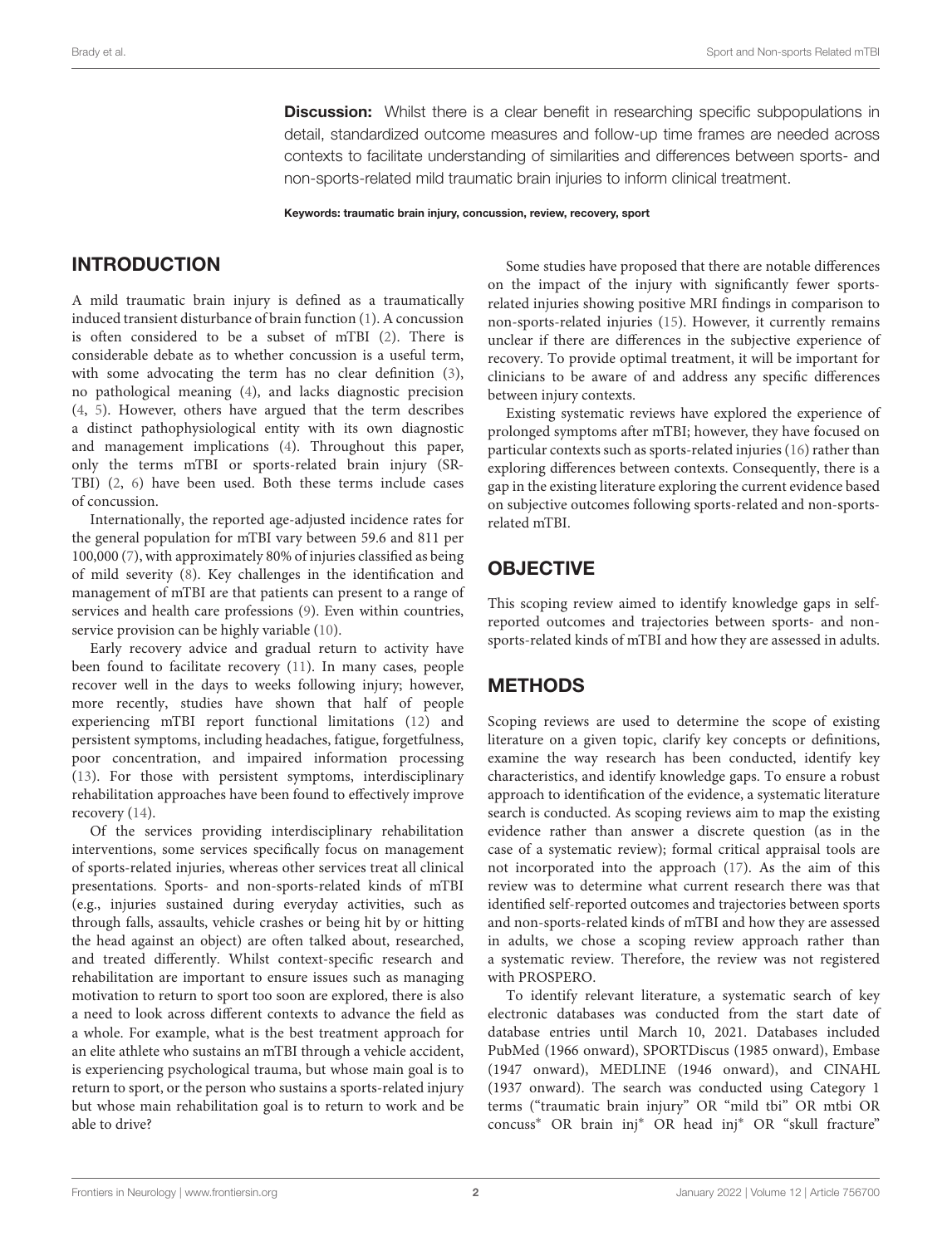<span id="page-2-0"></span>TABLE 1 | Search strategy.

| Search by        | Title/abstract                                                                                                                                                                                                                                                       |  |  |
|------------------|----------------------------------------------------------------------------------------------------------------------------------------------------------------------------------------------------------------------------------------------------------------------|--|--|
| Category 1 terms | "traumatic brain injury" OR "mild tbi" OR mtbi OR<br>concuss* OR brain inj* OR head inj* OR "skull fracture"<br>OR "head trauma" OR "craniocerebral trauma" OR "head<br>impact" OR "craniocerebral injury" OR "brain trauma"                                         |  |  |
|                  | <b>AND</b>                                                                                                                                                                                                                                                           |  |  |
| Category 2 terms | "community participation" OR "physical symptom" OR<br>"cognitive symptom" OR "emotional symptom" OR<br>postconcuss* symptom OR post-concuss* symptom OR<br>"symptom improvement" OR mood OR emotion OR<br>"clinical outcome" OR "clinical recovery" OR reintegration |  |  |

OR "head trauma" OR "craniocerebral trauma" OR "head impact" OR "craniocerebral injury" OR "brain trauma") and Category 2 terms ("community participation" OR "physical symptom" OR "cognitive symptom" OR "emotional symptom" OR postconcuss<sup>∗</sup> symptom OR post-concuss<sup>∗</sup> symptom OR "symptom improvement" OR "mood" OR "emotion" OR "clinical outcome" OR "clinical recovery" OR "reintegration"). The use of the search terms "concuss<sup>∗</sup> " and "brain inj<sup>∗</sup> " captured the relevant MeSH terms, including "brain concussion," "postconcussion syndrome," and "brain injuries." An example search strategy is given in **[Table 1](#page-2-0)**.

To establish some control over heterogeneity of different studies [\(3\)](#page-12-2), inclusion criteria were established. Papers were included if they met inclusion criteria with the study: available in English; published in a peer-reviewed journal; had full text available; had prospective or retrospective study designs; reported data on participants who had suffered from a mild TBI separately; had participants aged over 16 years or age groups were separated; and included at least one follow-up assessment of self-reported symptoms, mood, cognitive or physical functioning, and quality of life/participation within 12 months post-TBI. As the review aimed to explore the evidence on the recovery experience for the affected person, objective measures such as biomarkers and brain imaging were not included. Additionally, as the aim was to identify natural symptom experience and recovery, to prevent skewing the findings, intervention studies (designed to improve the subjective experience) were excluded.

Articles with both children and adults were included if data were split by age to enable extraction of adult  $(>16$  years) data only. The same process was completed for severity of injury; articles which covered multiple injury severities were only included if mTBI data were able to be analyzed separately for outcome measures. Studies including biomarkers, imaging, or mTBI as an outcome, pharmacology, or rehabilitation were excluded. Studies exploring predictors or influences of outcomes were included if data from more than one time point were available. If multiple articles utilized the same data for analysis, only one was included to avoid duplication of results. Articles retrieved from the search were screened at the abstract level by one author (MB). Two reviewers then independently reviewed full-text articles against the inclusion criteria and resolved any difference in opinion through discussion. One author (MB) extracted the data. A third reviewer was available to resolve any disagreement in the selection process; however, this was not required. All eligible citations were extracted into EndNote (version X9.2). A data extraction form was created in Excel with column headings used to inform the data to be extracted. For the purposes of answering the research question, data were extracted on; first author, year of publication, country, study aim, if a preinjury evaluation was conducted, details of the control group (if included), definition of mTBI, number of mTBI participants, age of the participants, mechanisms of injury included, gender, types of outcomes studied, outcome assessments used, timing of follow-ups, most common symptoms reported, as well as data on recovery time frames.

### RESULT

A total of 12,212 references published up to March 10, 2021 were identified through the initial search of CINAHL  $(n = 1,329)$ , Embase  $(n = 4,960)$ , MEDLINE  $(n = 4,235)$ , Pubmed ( $n = 1,002$ ), and SPORTDiscus ( $n = 686$ ) databases. After removal of duplicates, there were 6,974 abstracts for review. Of these, 174 full-text articles were reviewed. There were 42 articles that met the inclusion criteria. The selection process and reasons for exclusion are outlined in **[Figure 1](#page-3-0)**.

On review of the included study populations, there were 18 studies that specifically presented data for sports-related injuries only (these were classified as sports-related studies and are shown in **[Table 2](#page-4-0)**). There were 24 studies that provided data across all contexts and mechanisms of injury, including sports-related injuries (classified as general population studies and shown in **[Table 3](#page-7-0)**). Only one study [\(36\)](#page-13-0) directly presented data, comparing sports- vs. non-sports-related injuries using the same assessments at the same time points.

The 42 studies meeting inclusion criteria underwent data extraction using a standardized form for information about participant demographics, number and timing of follow-ups sessions, testing methods, and outcomes measured. For the sports-related articles, information on the type of sport was included, while the mechanism of injury was included for nonsport articles (**[Tables 2](#page-4-0)**, **[3](#page-7-0)**).

Description of the severity of injury was determined based on the reported Glasgow Coma Scale (GCS) score [\(58\)](#page-14-0) in the nonsport injury-related articles, with a score of 13–15 being defined as a mild TBI. Three studies [\(38,](#page-13-1) [40,](#page-13-2) [57\)](#page-14-1) did not include the GCS score and described severity based on duration of posttraumatic amnesia  $\left( \langle 24 \rangle \right)$  and loss of consciousness  $\left( \langle 30 \rangle \right)$ immediately post-injury. Sport-related articles did not report the GCS score. Instead, severity was based on description of the injury by an athletic trainer or a sports physician. Nine studies also graded individuals based on the American Academy of Neurology or Concussion in Sport Group guidelines [\(18](#page-13-3)[–21,](#page-13-4) [24,](#page-13-5) [26,](#page-13-6) [27,](#page-13-7) [29,](#page-13-8) [34\)](#page-13-9).

Of 18 sports-related mTBI studies included, only one [\(23\)](#page-13-10) did not have participants who played football, and two [\(31,](#page-13-11) [33\)](#page-13-12) did not include information about the type of sports played. Fifteen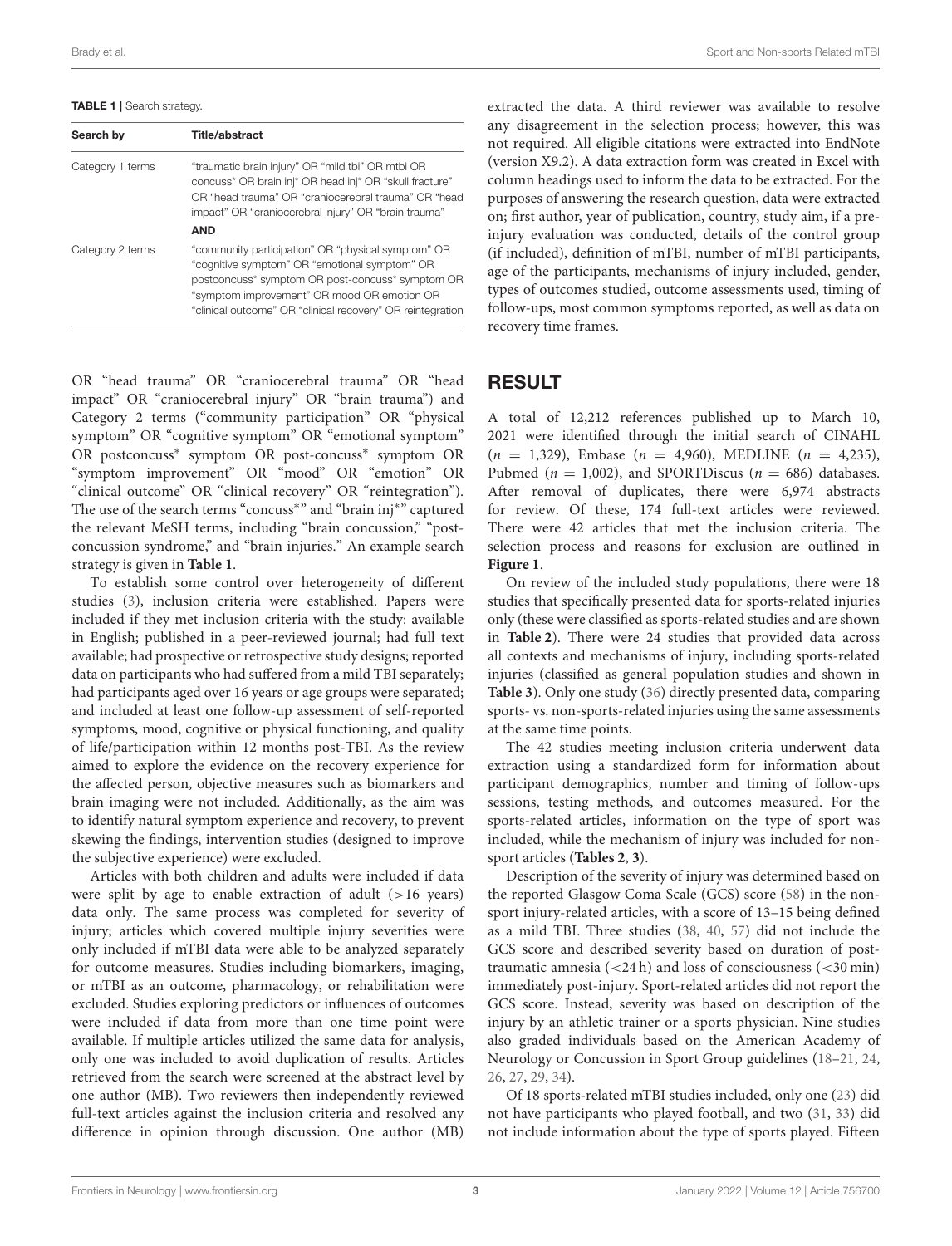<span id="page-3-0"></span>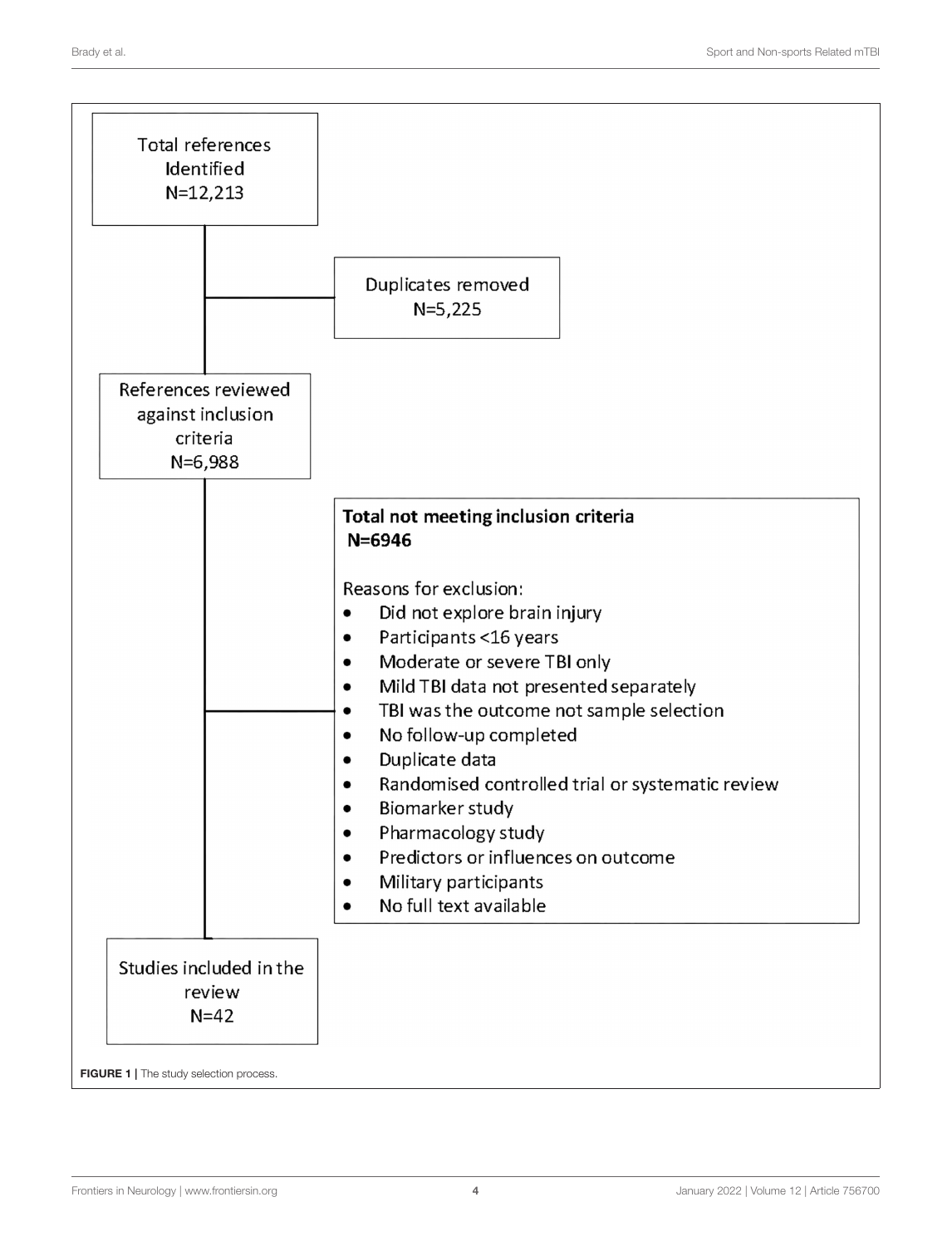| <b>First Author,</b><br>Year;<br>Country;<br>Reference | Study sample<br>characteristics (age<br>range/ mean in<br>years); gender; sport                                                                                             | <b>Pre-injury Evaluation</b><br>(Y/N); Control group<br>included? (Y/N);<br>Number of mTBI<br>participants;<br><b>Definition of mTBI</b> | <b>Outcomes studied</b>                                                                                                                                                                                                                                                        | Tests used; Number of<br>follow-ups: mean (range);<br>Time of follow-up                                                                                                                                                                      | Mean outcome scores; Common<br>symptom presentation; Average<br>recovery time                                                                                                                                                                                                                                                                                                                                            |
|--------------------------------------------------------|-----------------------------------------------------------------------------------------------------------------------------------------------------------------------------|------------------------------------------------------------------------------------------------------------------------------------------|--------------------------------------------------------------------------------------------------------------------------------------------------------------------------------------------------------------------------------------------------------------------------------|----------------------------------------------------------------------------------------------------------------------------------------------------------------------------------------------------------------------------------------------|--------------------------------------------------------------------------------------------------------------------------------------------------------------------------------------------------------------------------------------------------------------------------------------------------------------------------------------------------------------------------------------------------------------------------|
| Black et al.,<br>2017;<br>Canada (18)                  | Varsity athletes; (20);<br>44% male; women's<br>rugby, men's football,<br>women's hockey, men's<br>basketball, men's<br>hockey, field hockey.                               | Y; Y; 75; Concussion in<br>Sport Group definition.<br>Diagnosed by student<br>therapist then sport<br>physician.                         | Symptom recovery,<br>cognitive recovery.                                                                                                                                                                                                                                       | ImPACT, SCAT/ SCAT2;<br>11-12 (1-66); Daily (SCAT),<br>once asymptomatic<br>(ImPACT).                                                                                                                                                        | Outcome scores not included;<br>Symptoms not included; 12.5 days<br>(symptom recovery) 21.1 days<br>(cognitive recovery).                                                                                                                                                                                                                                                                                                |
| Collins et al.,<br>1999; USA<br>(19)                   | Collegiate athletes;<br>(20); 100% male;<br>football.                                                                                                                       | Y; Y; 16; American<br>Academy of Neurology<br>grading. Diagnosed by<br>athletic trainer then<br>sport physician.                         | Neuropsychological<br>test performance<br>(verbal learning,<br>delayed memory, visual<br>scanning, executive<br>functioning, attention,<br>concentration,<br>information processing<br>speed, bilateral fine<br>motor speed, word<br>fluency),<br>post-concussion<br>symptoms. | HVLT, TMT A-B, Digit Span<br>Test, SDMT, Grooved<br>Pegboard Test, COWAT,<br>PCSS; 4; within 24 h, 3, 5, 7<br>days PC.                                                                                                                       | HVLT: 24.6 (4.0) TMT-A: 21.0 (5.9)<br>TMT-B: 55.4 (17.3) Digit Span: 15.8<br>(3.9) SDMT:56.8 (8.9) Grooved<br>Pegboard dominant/nondominant:<br>67.1 (10.7)/ 73.5 (11.9) COWAT: 37.5<br>(9.3), PCSS: 10.3 (12.6); Symptoms<br>not included; Recovery not included.                                                                                                                                                       |
| Covassin<br>et al., 2007;<br><b>USA (20)</b>           | Collegiate athletes;<br>(college age); 52%<br>male; wrestling,<br>women's soccer,<br>football, men's soccer,<br>gymnastics, softball,<br>lacrosse.                          | Y; N; 79; American<br>Academy of Neurology<br>grading. Diagnosed by<br>athletic trainer then<br>sport physician.                         | Cognitive functioning,<br>post-concussion<br>symptoms.                                                                                                                                                                                                                         | ImPACT; 2; Up to 3 days,<br>7-10 days.                                                                                                                                                                                                       | Visual memory: 0.76, 0.74 Reaction<br>time: 0.57, 0.53 Verbal memory:<br>0.85, 0.85 Processing speed: 38.81,<br>41.04 Total symptoms: 12.71, 12.53;<br>Symptoms not included; Recovery<br>not included.                                                                                                                                                                                                                  |
| Covassin<br>et al., 2012;<br>USA(21)                   | High school athletes;<br>(19); mixed gender;<br>football, women's<br>soccer, men's soccer,<br>women's volleyball,<br>women's basketball,<br>wrestling, men's<br>basketball. | Y; N; 72; Concussion in<br>Sport Group guidelines.<br>Diagnosed by athletic<br>trainer and sports<br>physician.                          | Postural stability,<br>post-concussion<br>symptoms, cognitive<br>performance.                                                                                                                                                                                                  | ImPACT, BESS; 5; 2, 7, 14<br>days (ImPACT), 1, 2, 3 days<br>(BESS).                                                                                                                                                                          | BESS: 19.43 (1 day), 14.48 (3 days)<br>Post concussion symptoms: 26.28 (2<br>days), 4.92 (14 days) Verbal memory<br>processing: 80.89 (2 days), 82.26 (14<br>days) Visual memory: 67.18 (2 days),<br>68.15 (14 days) Reaction time: 0.648<br>(2 days), 0.578 (14 days) Motor<br>processing speed: 36.52 (2 days),<br>40.74 (14 days); Symptoms not<br>included; 7-14 days.                                               |
| Echemendia<br>et al., 2001;<br><b>USA (22)</b>         | Collegiate athletes;<br>(college age); mixed<br>gender; football, men's<br>soccer, men's ice<br>hockey, women's<br>basketball, men's<br>basketball.                         | Y; Y; 29; Participants<br>described as having<br>experienced mTBI.                                                                       | Post-concussion<br>symptoms, memory,<br>attention, visual and<br>verbal functioning.                                                                                                                                                                                           | PCSC, HVLT, SDMT, Digit<br>Span Test, Penn State<br>Cancellation Test, TMT,<br>COWAT, Stroop Test, Vigil<br>Continuous Performance<br>Test, five-word list-learning<br>task; 4; 2, 48h, 1 week, 1<br>month.                                  | Symptom checklist: 8.53 (8.91) Digit<br>span forward: 11.7 (1.46) Hopkins<br>learning index: 0.71 (0.009) Hopkins<br>delay index: 0.72 (0.14) Hopkins<br>percent retained: 87.85 (13.32) List<br>learning immediate recall index: 0.98<br>(0.02); Headache, nausea, dizziness,<br>balance problems, drowsiness,<br>sensitivity to light and noise, memory<br>problems, problems concentrating;<br>Recovery not included. |
| Fait et al.,<br>2013;<br>Canada (23)                   | Elite athletes; (20); 67%<br>male; ice hockey,<br>rugby, soccer.                                                                                                            | N; Y; 6; Clinically<br>diagnosed concussion<br>by medical<br>professional.                                                               | Locomotion, dual-task,<br>cognitive function,<br>information processing,<br>attention, executive<br>functioning,<br>post-concussion<br>symptoms.                                                                                                                               | Locomotion navigation task,<br>Keatley Symptom<br>Questionnaire, modified<br>Stroop test, walking<br>kinematic lab measures,<br>Spatial and Digit Span Tests<br>of Wechsler Memory Scale-<br>3rd edition, Brown-Peterson<br>test, SDMT, TMT, | Maximum gait speed: 1.55m/s no<br>obstacle, 1.51-1.53m/s with obstacle<br>Stroop test with obstacle: 2-4 errors<br>Minimum clearance: 0.3-0.58<br>Cognitive dual-task cost: no<br>obstacle- 68.58 (42.98) with<br>obstacle- 68.36-151.19<br>(55.87-121.18); Symptoms not<br>included; Recovery not included.                                                                                                             |

<span id="page-4-0"></span>TABLE 2 | Sports-related studies.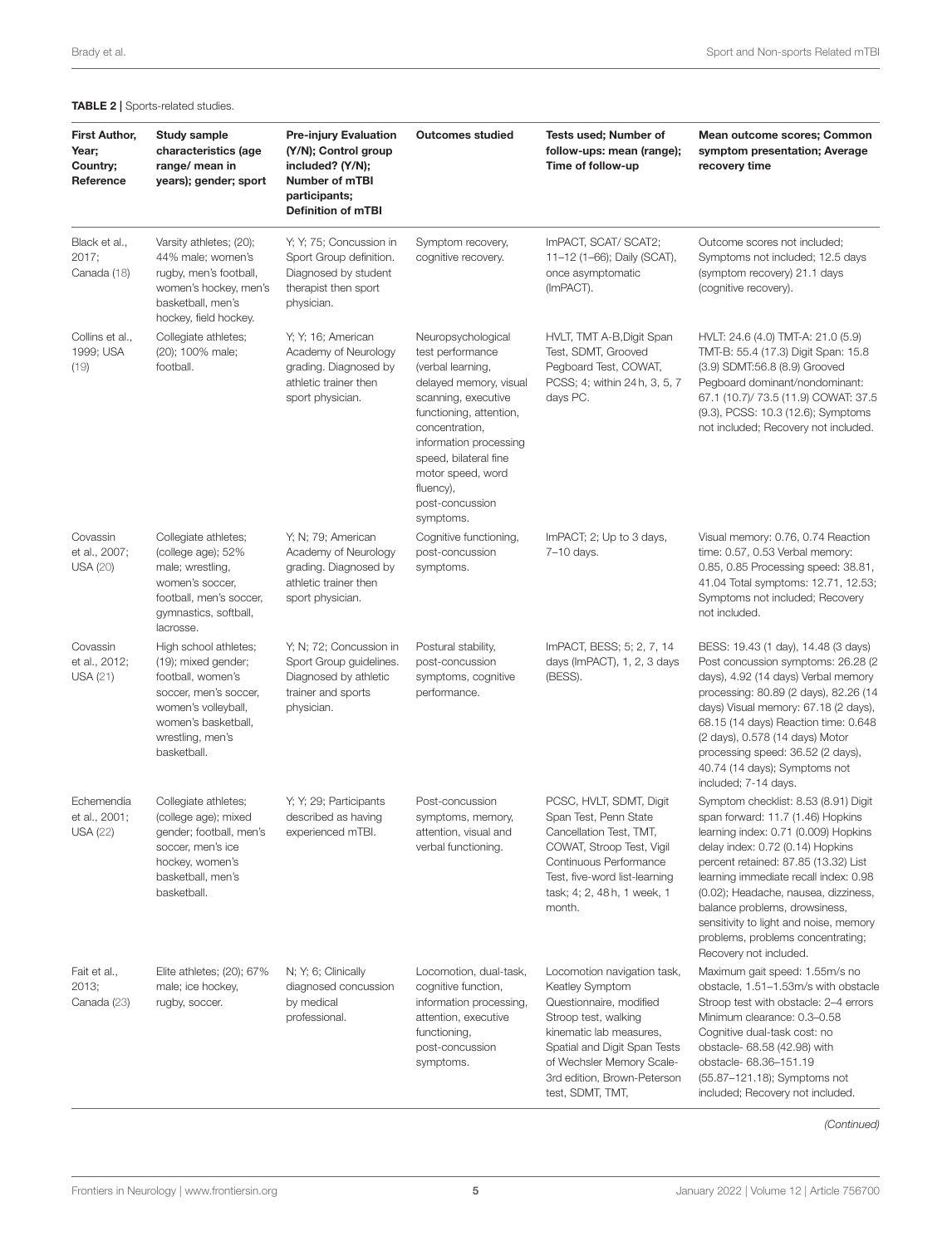| <b>TABLE 2   Continued</b>                             |                                                                                                               |                                                                                                                                                                                                                                                                                                     |                                                                                                                                                                                                         |                                                                                                                                                                                                                                                                                                                                                   |                                                                                                                                                                                          |  |
|--------------------------------------------------------|---------------------------------------------------------------------------------------------------------------|-----------------------------------------------------------------------------------------------------------------------------------------------------------------------------------------------------------------------------------------------------------------------------------------------------|---------------------------------------------------------------------------------------------------------------------------------------------------------------------------------------------------------|---------------------------------------------------------------------------------------------------------------------------------------------------------------------------------------------------------------------------------------------------------------------------------------------------------------------------------------------------|------------------------------------------------------------------------------------------------------------------------------------------------------------------------------------------|--|
| <b>First Author,</b><br>Year;<br>Country;<br>Reference | <b>Study sample</b><br>characteristics (age<br>range/ mean in<br>years); gender; sport                        | <b>Pre-injury Evaluation</b><br>(Y/N); Control group<br>included? (Y/N);<br>Number of mTBI<br>participants;<br><b>Definition of mTBI</b>                                                                                                                                                            | <b>Outcomes studied</b>                                                                                                                                                                                 | Tests used; Number of<br>follow-ups: mean (range);<br>Time of follow-up                                                                                                                                                                                                                                                                           | Mean outcome scores; Common<br>symptom presentation; Average<br>recovery time                                                                                                            |  |
|                                                        |                                                                                                               |                                                                                                                                                                                                                                                                                                     |                                                                                                                                                                                                         | Color-word Interference Test<br>of Delis-Kaplan Executive<br>Function System, Test of<br>Everyday Attention,<br>California Computerized<br>Assessment Package,<br>Paced Auditory Serial<br><b>Addition Test</b><br>(neuropsychological tests);<br>2; 35-40 days (lab<br>measures),<br>neuropsychological<br>test-w/in 14 days of lab<br>measures. |                                                                                                                                                                                          |  |
| Field et al.,<br>2003; USA<br>(24)                     | High school and<br>collegiate athletes; (20);<br>96% male; football,<br>women's soccer.                       | Y; Y; 35; Defined by<br>American Academy of<br>Neurology Practice<br>Parameter. Diagnosed<br>by sports medicine<br>practitioner.                                                                                                                                                                    | Symptoms, verbal<br>learning & memory,<br>attention &<br>concentration, speed of<br>information processing,<br>visual scanning &<br>executive functioning,<br>word fluency, visual<br>memory (hs only). | PCSS, HVLT, Digit Span<br>Test, SDMT, TMT A&B,<br>COWAT; 4; within 24 h, 3, 5,<br>7 days.                                                                                                                                                                                                                                                         | Symptoms: 28.3 (24.5) HVLT total:<br>22.5 (4.3) HVLT delay: 6.5 (2.7);<br>Symptoms not included; 7 days.                                                                                 |  |
| Guty et al.,<br>2020; USA<br>(25)                      | Collegiate athletes;<br>(18-22); 50% male;<br>soccer, football,<br>lacrosse, basketball,<br>wrestling, rugby. | Y; N; 40; diagnosed by<br>university sports<br>medicine staff.                                                                                                                                                                                                                                      | Cognitive functioning,<br>memory, executive<br>functioning, attention,<br>processing speed,<br>post-concussion<br>symptoms.                                                                             | AWL: Total Immediate and<br>Delay Recall, BVMT-R,<br>SDMT, Digit Span Test, PSU<br>Cancellation Test, Stroop<br>Color-Word Test, BDI-FS,<br>PCSS; 1; 6-36 months.                                                                                                                                                                                 | Memory composite: 98.66 (10.55)<br>Attention/executive functioning<br>composite: 99.09 (6.52); Headache,<br>irritability, sadness, fatigue, sleep<br>disturbance; Recovery not included. |  |
| McCrea et al.,<br>2013; USA<br>(26)                    | Athletes; (17); 89%<br>male; football, soccer,<br>lacrosse, ice hockey.                                       | Y; Y; 570; American<br>Academy of Neurology<br>grading. Diagnosed by<br>athletic trainer or sport<br>physician.                                                                                                                                                                                     | Post-concussion<br>symptoms, postural<br>Stability, cognitive<br>functioning.                                                                                                                           | GSC, BESS, SAC, HVLT,<br>TMT Part B, SDMT, COWAT,<br>Stroop test; 8; immediately,<br>3h, 1, 2, 3, 5, 7, & 45 or 90<br>days.                                                                                                                                                                                                                       | Only reported as odds ratio;<br>Symptoms not included; <7 days.                                                                                                                          |  |
| McCrea et al.,<br>2003; USA<br>(27)                    | Collegiate athletes;<br>(20); 100% male;<br>football.                                                         | Y; Y; 94; An injury<br>resulting from a blow to<br>the head causing an<br>alteration in mental<br>status, and at least one<br>symptom from the<br>American Academy of<br>Neurology Guideline for<br>Management of Sports<br>Concussion.<br>Diagnosed by sports<br>physician or athletic<br>trainer. | Post-concussion<br>symptoms, cognitive<br>impairment, postural<br>stability, neurocognitive<br>functioning.                                                                                             | GSC, SAC, BESS, HVLT,<br>TMT-B, SDMT, COWAT,<br>Stroop color-word test; 8;<br>immediately, 3h, 1, 2, 3, 5,<br>7, 90 days PC.                                                                                                                                                                                                                      | Only reported as odds ratio; Balance<br>deficits; 7 days.                                                                                                                                |  |
| Meier et al.,<br>2017; USA<br>(28)                     | NCAA division 1<br>athletes; (20); 79%<br>male; football,<br>basketball, soccer,<br>rowing, volleyball.       | N; Y; 43; Diagnosed by<br>sports medicine<br>physician.                                                                                                                                                                                                                                             | Behavior and cognitive<br>function, mood,<br>symptoms.                                                                                                                                                  | HAM-D, HAM-A, ANAM; 3;<br>1 day, 1 week, 1 month.                                                                                                                                                                                                                                                                                                 | Only reported comparing timepoints;<br>Symptoms not included; 13 days.                                                                                                                   |  |
| Nelson et al.,<br>2016; USA<br>(29)                    | High school and<br>collegiate athletes;<br>(16-20); 88% male;<br>football, soccer,<br>lacrosse, hockey.       | Y; Y; 618; Defined by<br>American Academy of<br>Neurology Practice<br>Parameter. Diagnosed<br>by sports medicine<br>practitioner.                                                                                                                                                                   | Symptoms, cognitive<br>functioning, postural<br>stability.                                                                                                                                              | GSC, SAC, BESS, HVLT,<br>TMT-B, SDMT, Stroop test;<br>7; 3h, 1, 2, 3, 5, 7, & 45 or<br>90 days.                                                                                                                                                                                                                                                   | Only includes estimated differences;<br>Symptoms not included; 7 days.                                                                                                                   |  |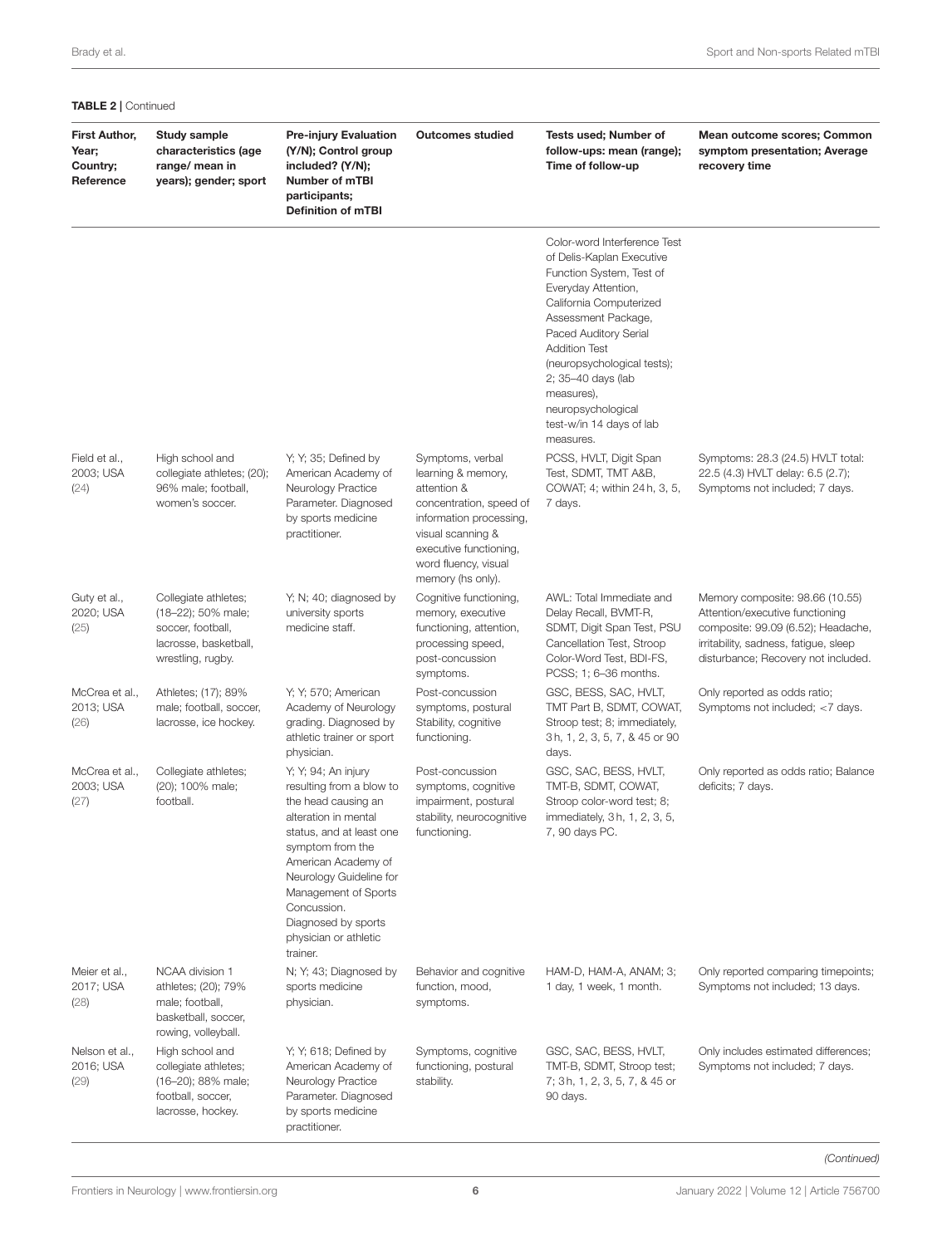| First Author,<br>Year;<br>Country;<br>Reference | Study sample<br>characteristics (age<br>range/ mean in<br>years); gender; sport                                 | <b>Pre-injury Evaluation</b><br>(Y/N); Control group<br>included? (Y/N);<br><b>Number of mTBI</b><br>participants;<br><b>Definition of mTBI</b> | <b>Outcomes studied</b>                                                                       | Tests used; Number of<br>follow-ups: mean (range);<br>Time of follow-up                                                                     | Mean outcome scores; Common<br>symptom presentation; Average<br>recovery time                                                                                                                                                              |
|-------------------------------------------------|-----------------------------------------------------------------------------------------------------------------|-------------------------------------------------------------------------------------------------------------------------------------------------|-----------------------------------------------------------------------------------------------|---------------------------------------------------------------------------------------------------------------------------------------------|--------------------------------------------------------------------------------------------------------------------------------------------------------------------------------------------------------------------------------------------|
| Roiger et al.,<br>2015 USA<br>(30)              | NCAA division 1<br>athletes; (20); 100%<br>male; football,<br>wrestling.                                        | Y; Y; 7; Diagnosed by<br>sports medicine<br>physician.                                                                                          | Depression.                                                                                   | CES-D; 3; 1 week, 1 month,<br>3 months.                                                                                                     | CES-D: 1 week 11.0, 1 month 8.3, 3<br>months 6.4; Depression; <1 month.                                                                                                                                                                    |
| Turner et al.,<br>2017; USA<br>(31)             | NCAA division 1<br>athletes; (19); 77%<br>male; not described.                                                  | N; Y; 15; Diagnosed by<br>sports medicine<br>physician.                                                                                         | Mood, state anxiety.                                                                          | POMS, STAI; 3; within 72 h,<br>day 1 of exercise, date of<br>return-to-play.                                                                | Tension: 2.21 (2.46) Anger: 1.43 (2.5)<br>Fatigue: 5.14 (4.02) Depression: 1.64<br>(3.05) Vigor: 5.71 (6.02) Confusion:<br>3.29 (2.37) Total mood disturbance:<br>108.0 (15.48) State anxiety: 39.73<br>(12.84); Balance deficits; 7 days. |
| Vargas et al.,<br>2015; USA<br>(32)             | Collegiate athletes;<br>(18); 77% male;<br>football, lacrosse,<br>basketball, soccer, ice<br>hockey, wrestling. | Y; Y; 84; Diagnosed by<br>sports physician or<br>athletic trainer.                                                                              | Depression.                                                                                   | BDI-FS, PHIQ, WTAR,<br>PCSS, ImPACT; 1; 48 h- 41<br>days (71% within 5 days).                                                               | Values reported as predictors of<br>depression; Depression; Recovery<br>not included.                                                                                                                                                      |
| Walton et al.,<br>2021; USA<br>(33)             | Collegiate athletes;<br>(19); 45% male; sport<br>not described.                                                 | N; Y; 20; diagnosed by<br>certified athletic trainer<br>based on Concussion<br>in Sport Group<br>definition.                                    | PCS, HRQOL, anxiety,<br>fatique, resilience,<br>sleep disturbance.                            | HIS-r, TBI-QOL,<br>Neuro-QOL; 3 or 4; within<br>72 h, 10 days, 17 days, after<br>symptom free (if symptoms<br>reported at third follow-up). | Anxiety: 14.5 Resilience: 36 Stigma: 9<br>Sleep disturbance: 17.5 Fatique: 22<br>Appetite: 0; Anxiety, resilience,<br>stigma, sleep disturbance; 6 days<br>(4-10) (symptom recovery) 14 days<br>(10-16) (full participation).              |
| Wright et al.,<br>2017:<br>Canada (34)          | Elite junior athletes;<br>(19); 100% male;<br>hockey, football.                                                 | Y; Y; 18; Diagnosed by<br>sports physician, based<br>on 4th International<br>Conference on<br>Concussion in Sport<br>consensus statement.       | Cerebral blood flow,<br>symptom presence,<br>symptom severity,<br>balance, blood<br>pressure. | SCAT3, SAC, BESS; 3; 3<br>days, 2 weeks, 1 month.                                                                                           | Number of symptoms: 11 (5.8)<br>Symptom severity: 25.6 (20.6) SAC:<br>26.2 (2.3) BESS: 4.2 (3.1); Symptoms<br>not included; 14 (7-35) days.                                                                                                |
| Zuckerman<br>et al., 2012;<br>US (35)           | High school and<br>collegiate athletes; (19);<br>39% male; football,<br>soccer, basketball,<br>softball.        | Y; N; 100; On-field<br>presentation of<br>post-concussive<br>symptoms. Diagnosed<br>by athletic trainer or<br>sports physician.                 | Return to baseline,<br>symptoms, cognitive<br>function.                                       | ImPACT, PCSS; up to 2;<br>$1 - 30$ days.                                                                                                    | Only includes baseline values;<br>Symptoms not included; 5 days.                                                                                                                                                                           |

#### TABLE 2 | Continued

*ImPACT, Immediate Post-concussion Assessment and Cognitive Testing; SCAT, Sport Concussion Assessment Tool; HVLT, Hopkins Verbal Learning Test; TMT A&B, Trail-Making Tests A&B; SDM, Symbol Digit Modalities Test; COWAT, Controlled Oral Word Association Test; PCSS, Post-concussion Symptom Scale; BESS, Balance Error Scoring System; PCSC, Post-concussion Symptom Checklist; GSC, Graded Symptom Checklist; SAC, Standardized Assessment of Concussion; HAM-D & HAM-A, Hamilton Depression and Anxiety; ANAM, Automated Neuropsychological Assessment Metrics 4 Sports Medicine Battery; CES-D, Centre for Epidemiologic Studies Depression Scale; POMS, Profile of Mood States; STAI, State-Trait Anxiety Inventory; BDI-FS, Beck Depression Inventory- Fast Screen; PHIQ, Previous Head Injury Questionnaire; WTAR, Wechsler Test of Adult Reading.*

studies originated from the USA with the other three [\(18,](#page-13-3) [23,](#page-13-10) [34\)](#page-13-9) from Canada. The number of mTBI participants per study ranged from 6 to 570, with a median of 58 participants. The proportion of male participants in sport studies varied from 37 to 100%, with more than 50% male participant groups in 13 of 18 studies. Four studies [\(23,](#page-13-10) [28,](#page-13-17) [31,](#page-13-11) [33\)](#page-13-12) did not include pre-injury evaluations, and different four [\(20,](#page-13-14) [21,](#page-13-4) [25,](#page-13-16) [35\)](#page-13-20) did not include a control or comparison group.

From the 24 general population mTBI articles, the mechanism of injury was most commonly from a fall or a motor vehicle accident. Five studies [\(38,](#page-13-1) [39,](#page-13-21) [42,](#page-13-22) [46,](#page-13-23) [50\)](#page-13-24) did not state the mechanism or setting of injury but did not relate incidents to sporting environments. Eleven studies [\(40,](#page-13-2) [42,](#page-13-22) [43,](#page-13-25) [45–](#page-13-26)[47,](#page-13-27) [49,](#page-13-28) [53–](#page-13-29) [55,](#page-14-2) [57\)](#page-14-1) included a control or a comparison group of differing injury severities. Almost half of included studies originated from the USA, UK, or Norway ( $n = 12$ ) [\(12,](#page-12-11) [38,](#page-13-1) [39,](#page-13-21) [42,](#page-13-22) [44,](#page-13-30) [48,](#page-13-31) [50,](#page-13-24) [52,](#page-13-32) [53,](#page-13-29) [55](#page-14-2)[–57\)](#page-14-1) with the remainder originating from various countries across North America, Europe, Oceania, and Asia. The number of participants included in each study that participated in each follow-up session ranged from 8 to  $1,727$  (median  $= 94$ ). Only three studies [\(37,](#page-13-33) [38,](#page-13-1) [45\)](#page-13-26) had <50% male participant groups.

The most common outcomes measured for sports mTBI were post-concussion symptoms, depression, and cognitive functioning, while the most common outcomes assessed in non-sports mTBI studies were post-concussion symptoms, quality of life, cognitive and executive functioning, and personality or behavioral changes. To measure these outcomes, sports-related studies frequently used the Graded Symptom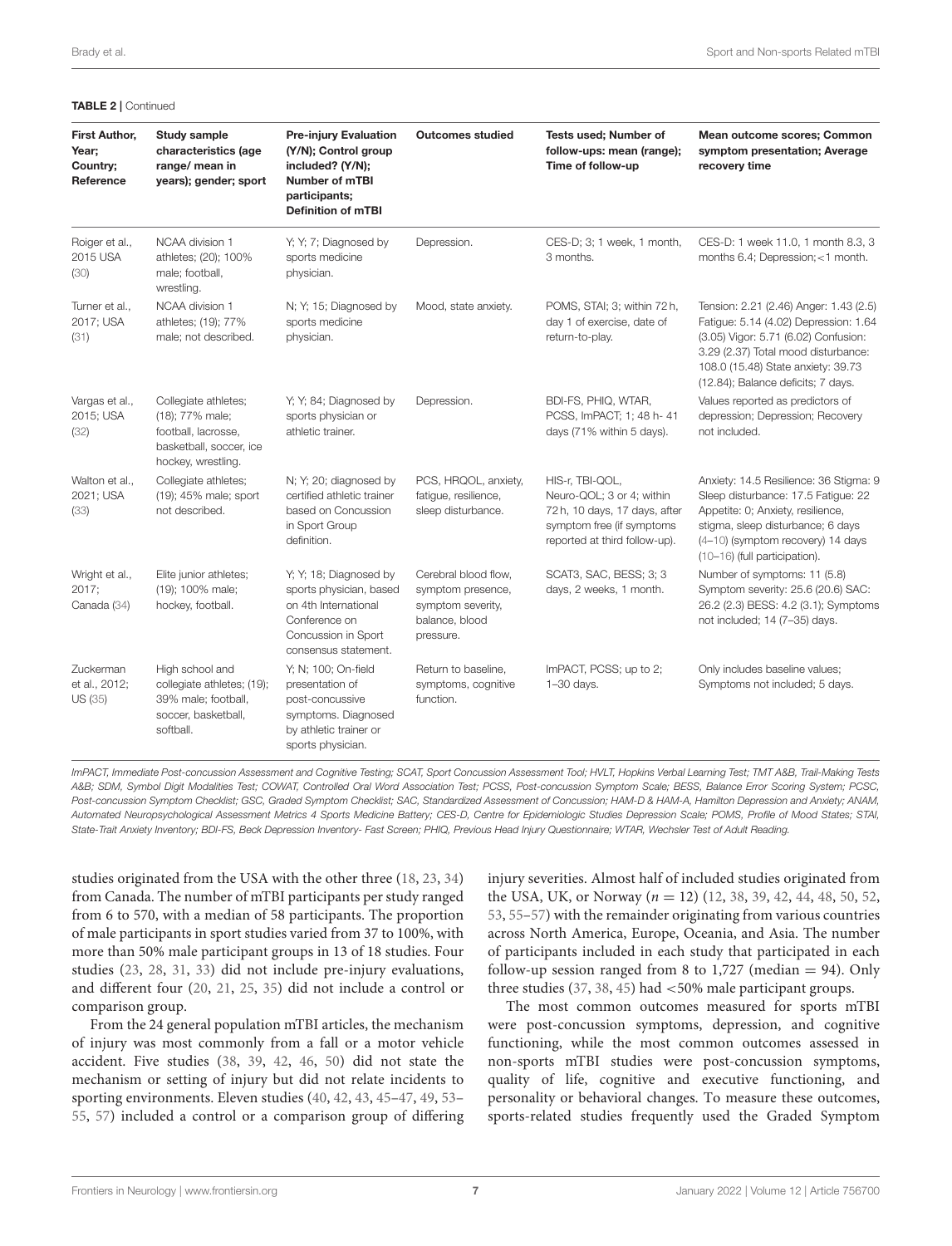### <span id="page-7-0"></span>TABLE 3 | Non-sports-related studies.

| <b>First Author,</b><br>Year;<br>Country;<br>Reference | Study sample<br>characteristics: (age<br>range/ mean in<br>years); gender; injury<br>setting                                                                                                           | <b>Pre-injury Evaluation</b><br>(Y/N); Comparison<br>group included?<br>(Y/N); Number of<br>mTBI participants;<br><b>Definition of mTBI</b>                                      | <b>Outcomes studied</b>                                                                                                                            | <b>Tests used; Number</b><br>of follow-ups: mean<br>(range); Time of<br>follow-up                                                                                                             | Mean outcome scores; Common<br>symptom presentation; Average<br>recovery time                                                                                                                                                                                                                                                                                                                                                                              |
|--------------------------------------------------------|--------------------------------------------------------------------------------------------------------------------------------------------------------------------------------------------------------|----------------------------------------------------------------------------------------------------------------------------------------------------------------------------------|----------------------------------------------------------------------------------------------------------------------------------------------------|-----------------------------------------------------------------------------------------------------------------------------------------------------------------------------------------------|------------------------------------------------------------------------------------------------------------------------------------------------------------------------------------------------------------------------------------------------------------------------------------------------------------------------------------------------------------------------------------------------------------------------------------------------------------|
| Beauchamp<br>et al., 2020;<br>Canada (36)              | Adults presenting at<br>emergency<br>departments; (23-57);<br>61% male; skiing,<br>snowboarding, hockey,<br>soccer, football, motor<br>vehicle collision, bicycle<br>accident, pedestrian<br>accident. | N; N; 1727; GCS<br>$13 - 15.$                                                                                                                                                    | Post-concussion<br>symptoms.                                                                                                                       | RPCSQ; 3; 7, 30, 90<br>days.                                                                                                                                                                  | Only reported as relative risks;<br>Headache, confusion, poor<br>concentration; Suggested within 90<br>days.                                                                                                                                                                                                                                                                                                                                               |
| Chiang et al.,<br>2016; Taiwan<br>(37)                 | mTBI patients from a<br>neurosurgical<br>outpatient department;<br>(20–81); 49% male;<br>MVA, Pedestrian hit by<br>vehicle, Fall, Hit by<br>object.                                                    | N; N; 100; GCS 13-15.                                                                                                                                                            | Post-concussion<br>symptoms, quality of<br>life, outcome.                                                                                          | CPCS, GOSE,<br>QOLIBRI, SF-36; 3; 1,<br>3, 12 months.                                                                                                                                         | Not included; Dizziness, fatigue,<br>headache, poor physical strength,<br>poor memory, poor concentration;<br>54% by 1 year                                                                                                                                                                                                                                                                                                                                |
| Cicerone<br>et al., 1995;<br><b>USA (38)</b>           | Patients referred to a<br>neuropsychology clinic<br>due to persistent PCS;<br>(18-61); 38% male;<br>unknown injury setting.                                                                            | N; N; 50; Alteration of<br>mental status due to<br>injury characterized by<br>confusion,<br>posttraumatic amnesia<br>of $<$ 24 h, and loss of<br>consciousness of<br>$<$ 30 min. | Post-concussion<br>symptoms,<br>neuropsychological<br>functioning, personality<br>and emotional<br>functioning, disability<br>status after injury. | Post MTBI Symptom<br>Checklist, MMPI,<br>neuropsychological<br>testing battery<br>(attention, memory,<br>language, reasoning,<br>planning, organization);<br>1; 3-52 months (m-14<br>months). | Not included; Irritability, frustration,<br>concentration, memory problems;<br>51% by 1 year.                                                                                                                                                                                                                                                                                                                                                              |
| Deb et al.,<br>1998; UK (39)                           | Patients admitted to<br>hospital after minor<br>head injury; (18-93);<br>67% male; unknown<br>injury setting.                                                                                          | N; N; 137; GCS 13-15.                                                                                                                                                            | Overall outcome,<br>physical disability,<br>cognitive state,<br>premorbid IQ,<br>psychiatric status,<br>post-concussion<br>symptoms.               | GOS, ERSS, MMSE,<br>NART, CIS-R, PSQ,<br>behavior rating scale;<br>1; 1 year.                                                                                                                 | Not included; Symptoms not<br>included; $<$ 1 year.                                                                                                                                                                                                                                                                                                                                                                                                        |
| Emanuelson<br>et al., 2003;<br>Sweden (40)             | Patients attending the<br>Accident and<br>Emergency Unit if the<br>Department of General<br>Surgery; (16-60); 65%<br>male; Fall, hit by object,<br>alcohol abuse, traffic.                             | N; Y; 101; < 30 min loss<br>of consciousness.                                                                                                                                    | Quality of life,<br>symptoms, health,<br>well-being.                                                                                               | SF-36, PCSC; 3; 3<br>weeks, 3 months, 1<br>year.                                                                                                                                              | At 1 year SF-36 scores- Physical<br>functioning: 87.5 Role physical: 74.7<br>Bodily pain: 72.2 General health: 70.9<br>Vitality: 62.3 Social functioning: 83.2<br>Role emotional: 77.2 Mental health:<br>74.9 Physical composite score: 49.1<br>Mental composite score: 46.5<br>Number of symptoms at 1 year: 0-18<br>(mean 3.75); Tiredness, headache,<br>neck pain, irritability, increased sleep,<br>depression, anxiety; Recovery time<br>not included |
| Fourtassi<br>et al., 2011;<br>Morocco (41)             | Head trauma patients<br>admitted to a teaching<br>hospital; (18-64); 88%<br>male; MVA, assault, fall,<br>sport.                                                                                        | N; N; 42; GCS 13-15.                                                                                                                                                             | Post-concussion<br>symptoms, quality of<br>life.                                                                                                   | PCL, VAS; $1:$ > 1 year<br>(m-15 months).                                                                                                                                                     | Severity of symptoms from PCL:<br>difficulty remembering: 2.38 irritability:<br>2.28 fatigue: 2.28 noise sensitivity:<br>2.28 apathy: 1.97 headache: 1.88<br>argumentative: 1.69 depression: 1.54<br>anxiety: 1.43 doing things slowly:<br>1.40; Difficulty remembering,<br>irritability, fatigue, noise sensitivity,<br>depression, argumentative, apathy,<br>headache, boredom, loneliness; >1<br>year                                                   |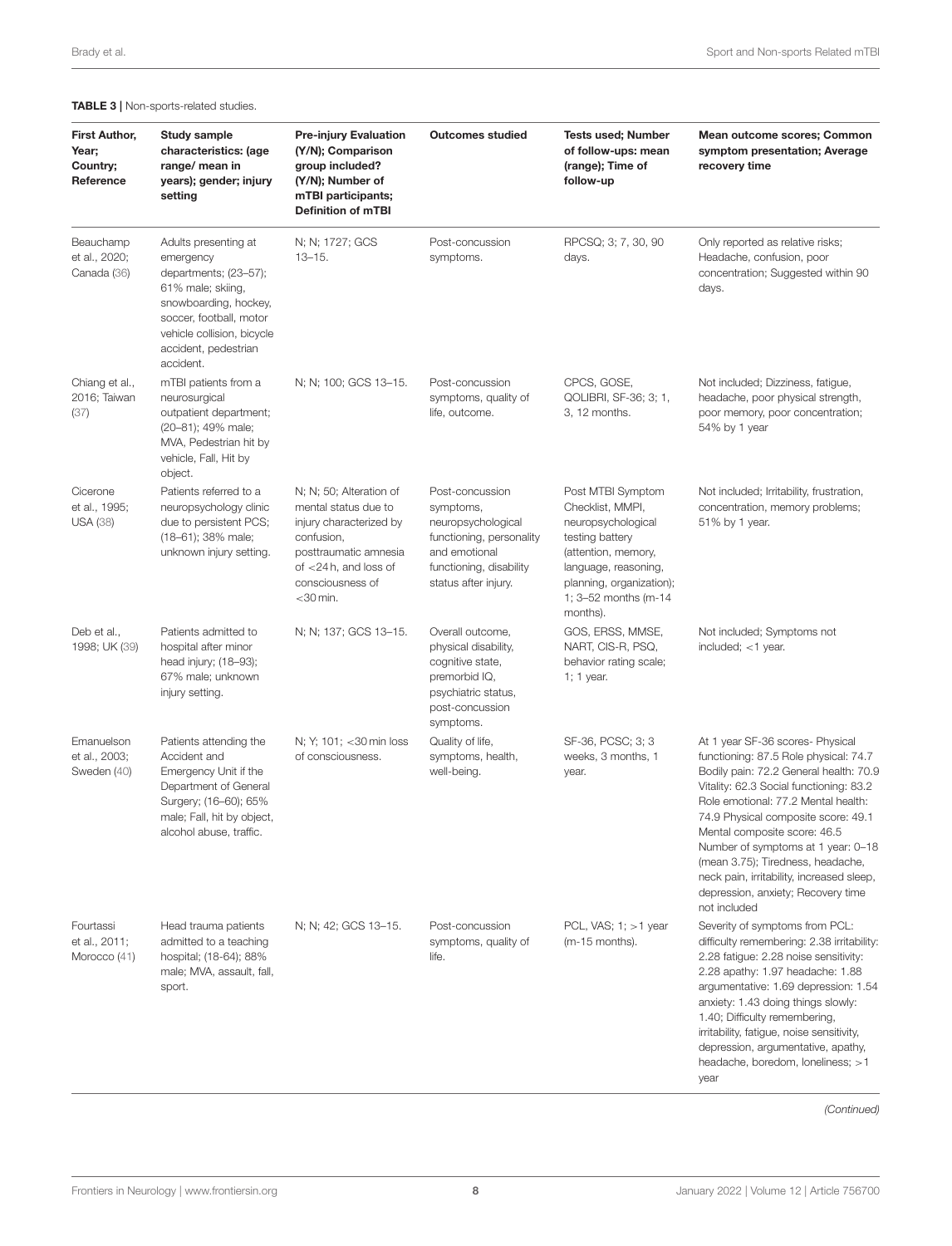| <b>TABLE 3   Continued</b>                             |                                                                                                                                             |                                                                                                                                             |                                                                                                                        |                                                                                                                |                                                                                                                                                                                                                                                                                                                                                                                                                                                                                                   |
|--------------------------------------------------------|---------------------------------------------------------------------------------------------------------------------------------------------|---------------------------------------------------------------------------------------------------------------------------------------------|------------------------------------------------------------------------------------------------------------------------|----------------------------------------------------------------------------------------------------------------|---------------------------------------------------------------------------------------------------------------------------------------------------------------------------------------------------------------------------------------------------------------------------------------------------------------------------------------------------------------------------------------------------------------------------------------------------------------------------------------------------|
| <b>First Author,</b><br>Year;<br>Country;<br>Reference | Study sample<br>characteristics: (age<br>range/ mean in<br>years); gender; injury<br>setting                                                | <b>Pre-injury Evaluation</b><br>(Y/N); Comparison<br>group included?<br>(Y/N); Number of<br>mTBI participants;<br><b>Definition of mTBI</b> | <b>Outcomes studied</b>                                                                                                | <b>Tests used; Number</b><br>of follow-ups: mean<br>(range); Time of<br>follow-up                              | Mean outcome scores; Common<br>symptom presentation; Average<br>recovery time                                                                                                                                                                                                                                                                                                                                                                                                                     |
| Hanks et al.,<br>1999; USA<br>(42)                     | Patients admitted to a<br>Level 1 trauma centre;<br>(21); 73% male;<br>unknown injury setting.                                              | N; Y; 138; GCS 13-15.                                                                                                                       | Emotional and<br>behavioral changes,<br>psychosocial<br>adjustment.                                                    | KAS; 2; 1, 12 months.                                                                                          | KAS- anxiety: 8.28 belligerence: 5.92<br>sensory-perceptual distortions: 6.54<br>confusion: 3.97 helplessness: 6.48<br>hyperactivity: 4.69 negativity: 14.51<br>nervousness: 7.47 general<br>psychopathology: 39.44 stability:<br>27.04 suspiciousness: 6.37 poor<br>self-monitoring: 7.18 withdrawal:<br>10.53; Anxiety, belligerence,<br>sensory-perceptual difficulties,<br>confusion, helplessness, hyperactivity,<br>negativism, nervousness, general<br>adjustment difficulties; $>1$ year. |
| Heitger et al.,<br>2007; New<br>Zealand (43)           | mTBI patients<br>presenting to hospital;<br>(15-56); 65% male;<br>Sports, MVA, bicycle<br>accident, fall.                                   | N; Y; 37; GCS 13-15.                                                                                                                        | Symptoms.                                                                                                              | RPQ, RHFUQ,<br>SF-36v2; 4; 1 week, 3,<br>6, 12 months.                                                         | RPQ at 1 year- headache: 0.8<br>dizziness: 0.7 nausea: 0.2 noise<br>sensitivity: 0.5 sleep disturbance: 0.7<br>fatigue: 0.9 irritability: 0.6 depression:<br>0.5 frustration: 0.6 poor memory: 0.8<br>poor concentration: 1.0 slowed<br>thinking: 0.7 blurred vision: 0.7 light<br>sensitivity: 0.5 double vision: 0.3<br>restlessness: 0.5; poor concentration,<br>fatigue, taking longer to think, poor<br>memory, headache; 3 months.                                                          |
| Hellstrøm<br>et al., 2017;<br>Norway (44)              | mTBI patients admitted<br>to university-affiliated<br>trauma-referral centre;<br>(16-65); 68% male;<br>Traffic accident, fall,<br>violence. | N; N; 62; GCS 13-15.                                                                                                                        | Post-concussion<br>symptoms, global<br>functioning,<br>malingering, executive<br>functioning.                          | RPQ, GOSE, FIT,<br>WAIS-III, CWIT, FAS; 2;<br>4 weeks, 12 months.                                              | RPQ total: 13.8 (15.2), 14.0 (13.1)<br>GOSE: 7.0 (.856), 7.14 (.848);<br>Symptoms not included; Recovery<br>time not included.                                                                                                                                                                                                                                                                                                                                                                    |
| Hsu et al.,<br>2021; Taiwan<br>(45)                    | Adults from outpatient<br>clinics; (40-55); 39%<br>male; traffic accident,<br>ground-level fall,<br>assault.                                | N; Y; 110; diagnosed<br>by neurosurgeon, GCS<br>$14 - 15.$                                                                                  | Executive functioning,<br>memory, information<br>processing,<br>depression, anxiety,<br>irritability.                  | TWSLT, VFT, PASAT-R,<br>BDI-II, BAI, NTUIS,<br>CPCS; 2; 2 weeks, 3<br>years.                                   | Long-term (mean: 2.9 years range: 6<br>months-6 years) follow-up CPCS-<br>Physical: 4.21 Cognitive: 1.86<br>Emotional: 1.26 Total: 7.38; fatique,<br>loss of energy, insomnia, slowness of<br>information processing, irritability,<br>blurred vision; By long-term follow-up<br>date.                                                                                                                                                                                                            |
| Krpan et al.,<br>2007;<br>Canada (46)                  | TBI patients admitted<br>to medical trauma<br>centre; (34); 67% male;<br>unknown injury setting.                                            | N; Y; 8; GCS 13-15.                                                                                                                         | Coping strategies.                                                                                                     | WOC-R; 1; 1 year.                                                                                              | WOC-R confrontive: 4.5 distancing:<br>6.0 self-controlling: 10.0 seeking<br>social support: 5.1 accepting<br>responsibility: 4.1 escape-avoidant:<br>6.6 planful problem-solving: 8.1<br>positive reappraisals: 5.8 total score:<br>8.1; Symptoms not included;<br>Recovery time not included.                                                                                                                                                                                                    |
| LecuyerGiguere<br>et al., 2019;<br>Canada (47)         | mTBI patients<br>presenting to<br>Emergency Room;<br>(18-55); 60% male;<br>Sports, fall.                                                    | N; Y; 12; GCS 13-15.                                                                                                                        | Olfactory function,<br>cognitive function,<br>executive function,<br>affective status,<br>post-concussion<br>symptoms. | Sniffin' Sticks Inventory<br>Test, UPSIT, RBANS,<br>DKEFS, TMT A-B,<br>WAIS-IV, HADS, RPQ;<br>2; 24 h, 1 year. | UPSIT: 34.0, sniffin' sticks TDI at<br>baseline: 31.1; hyposmia; >1year.                                                                                                                                                                                                                                                                                                                                                                                                                          |
| Lucas et al.,<br>2016; USA<br>(48)                     | mTBI patients enrolled<br>at a Level 1 trauma<br>centre within 1 week of<br>injury; (44); 76% male;<br>Vehicle, fall, violence,<br>sports.  | N; N; 212; GCS 13-15.                                                                                                                       | Prevalence of<br>headache, depression,<br>comorbid headache<br>and depression.                                         | PHQ-9; 2; 1 week, 1<br>year.                                                                                   | Not included; headache, depression;<br>Suggested increase in symptoms at 1<br>year.                                                                                                                                                                                                                                                                                                                                                                                                               |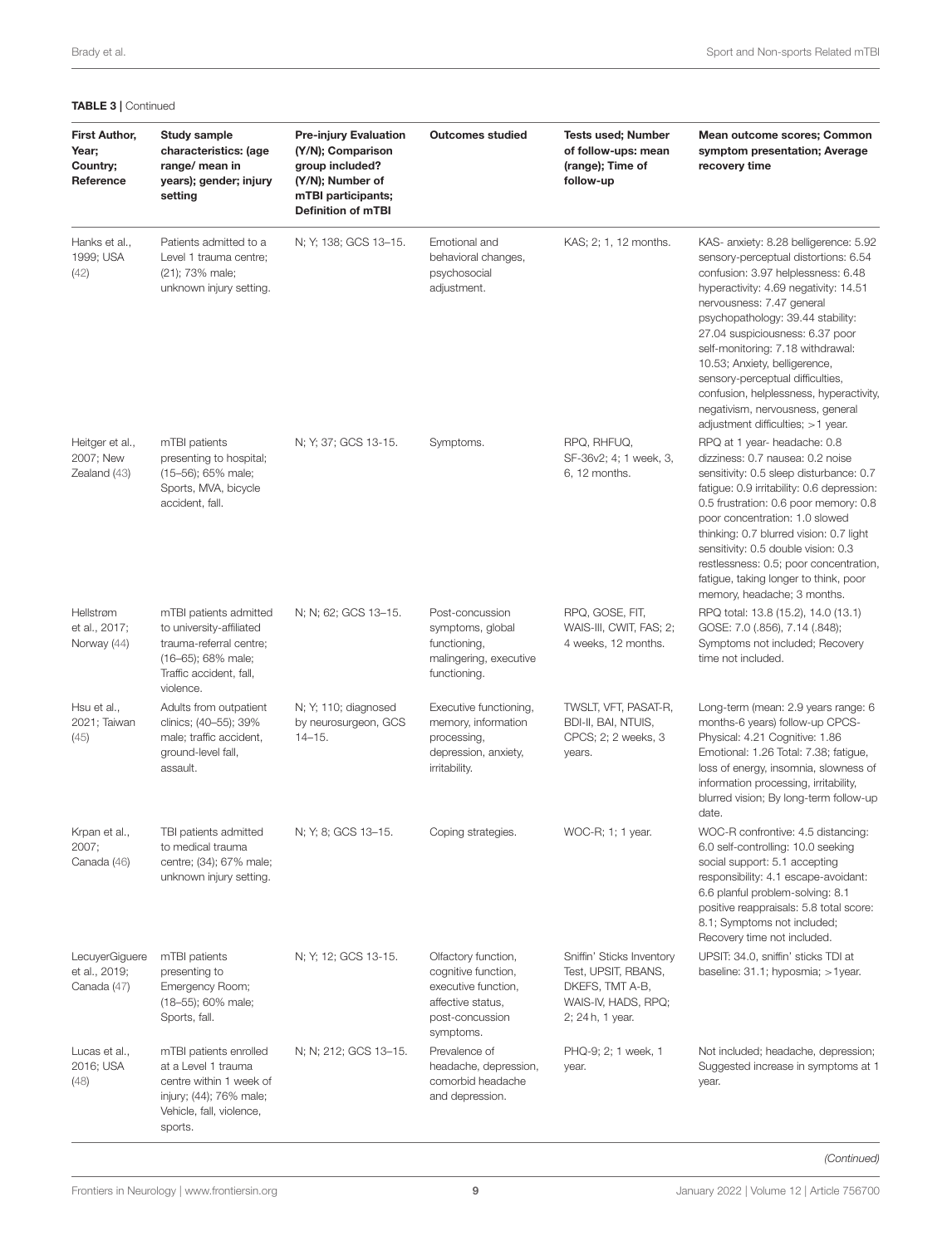| <b>First Author,</b><br>Year;<br>Country;<br>Reference | Study sample<br>characteristics: (age<br>range/ mean in<br>years); gender; injury<br>setting                                         | <b>Pre-injury Evaluation</b><br>(Y/N); Comparison<br>group included?<br>(Y/N); Number of<br>mTBI participants;<br><b>Definition of mTBI</b> | <b>Outcomes studied</b>                                                                                                                              | <b>Tests used; Number</b><br>of follow-ups: mean<br>(range); Time of<br>follow-up                                                                                                                                         | Mean outcome scores; Common<br>symptom presentation; Average<br>recovery time                                                                                                                                                                                                                                                                                         |
|--------------------------------------------------------|--------------------------------------------------------------------------------------------------------------------------------------|---------------------------------------------------------------------------------------------------------------------------------------------|------------------------------------------------------------------------------------------------------------------------------------------------------|---------------------------------------------------------------------------------------------------------------------------------------------------------------------------------------------------------------------------|-----------------------------------------------------------------------------------------------------------------------------------------------------------------------------------------------------------------------------------------------------------------------------------------------------------------------------------------------------------------------|
| Losoi et al.,<br>2016; Finland<br>(49)                 | mTBI patients<br>presenting at<br>emergency department<br>of hospital; (37); 61%<br>male; Fall, sports, MVA,<br>bicycle accident.    | N; Y; 74; GCS 14-15.                                                                                                                        | Post-concussion<br>symptoms, fatigue,<br>insomnia, pain,<br>post-traumatic stress,<br>depression, quality of<br>life, resilience,<br>return-to-work. | GOSE, RPQ, BNI-FS,<br>ISI, Pain Subscale of<br>the RNBI, PTSD<br>Checklist- Civilian<br>version, BDI-II, RS,<br>QOLIBRI, RAVLT,<br>Stroop test, TMT A-B,<br>Finger Tapping Test,<br>WAIS-III, RTW; 3; 1, 6,<br>12 months. | At 1 year- RPCSQ: 6.9 BNI-FS: 8.1<br>ISI: 4.3 RNBI: 7.3 PCL-C: 23.3 RS:<br>143.3 QOLIBRI: 158.4 SWLS: 27:<br>fatigue, insomnia, pain; 73.3% by 1<br>year.                                                                                                                                                                                                             |
| McMahon<br>et al., 2014;<br><b>USA (50)</b>            | Patients at one of three<br>Level 1 trauma<br>centres; (18-94); 70%<br>male; unknown injury<br>setting.                              | N; N; 375; GCS 13-15.                                                                                                                       | Post-concussion<br>symptoms, post-TBI<br>outcome.                                                                                                    | GOSE, BSI-18, RPQ,<br>SWLS, PCSC; 3; 3, 6,<br>12 months.                                                                                                                                                                  | At 1 year- total PCS symptoms: 6.8<br>physical symptoms: 2.8 cognitive<br>symptoms: 1.7 emotional symptoms:<br>1.3 sleep symptoms: 1.1; Symptoms<br>not included; Suggested increase in<br>some symptoms at 1 year                                                                                                                                                    |
| Nelson et al.,<br>2019; USA<br>(12)                    | Patients presenting to<br>level 1 trauma centres;<br>(Mean age 41); (66%<br>male); Vehicle<br>accidents, fall, assault<br>and other. | N: Y: 1154; GCS<br>$13 - 15.$                                                                                                               | Functioning,<br>post-concussion<br>symptoms,<br>psychological distress.                                                                              | GOSE, RPQ, BSI; 4; 2<br>weeks, 3, 6, 12<br>months.                                                                                                                                                                        | Only reported as percentage<br>prevalence; headache, fatigue,<br>depression, forgetfulness; 47.2% by 1<br>year.                                                                                                                                                                                                                                                       |
| Oldenburg<br>et al., 2018;<br>Sweden (51)              | Patients at any of three<br>emergency<br>departments; (15-65);<br>61% male; Fall, traffic,<br>assault.                               | N; N; 94; GCS 13-15.                                                                                                                        | Post-concussion<br>symptoms,<br>neurological disorders,<br>stress reaction.<br>preinjury behavior and<br>personality.                                | RPQ, RHFUQ, Axis I-V<br>of DSM-IV, HADS,<br>IES-R, SSP, SOC,<br>AUDIT; 1; 1 week, 1<br>year.                                                                                                                              | At 1 year for recovered group- IES-R:<br>intrusions: 6.2 avoidance: 4.8<br>hyperarousal: 3.5 total: 14.5 HADS:<br>anxiety: 2.7 depression: 2.2 for group<br>reporting symptoms at 1 year- IES-R:<br>intrusions: 15.2 avoidance: 9.3<br>hyperarousal: 12.4 total: 36.8 HADS:<br>anxiety: 8.4 depression: 6.7;<br>Symptoms not included; 88%<br>symptom-free at 1 year. |
| Røe et al.,<br>2009; Norway<br>(52)                    | Patients enrolled at the<br>neurosurgical<br>department of a<br>hospital; (16-60); 62%<br>male; Traffic, fall,<br>violence.          | N: N: 96: GCS 13-15.                                                                                                                        | Post-concussion<br>symptoms.                                                                                                                         | RPQ; 4; Within 48 h, 3,<br>6, 12 months.                                                                                                                                                                                  | Not included; Headache, dizziness,<br>fatigue, noise sensitivity, sleep<br>disturbance, forgetfulness, poor<br>concentration; Suggested increase in<br>some symptoms at 1 year.                                                                                                                                                                                       |
| Sigurdardottir<br>et al., 2009;<br>Norway (53)         | Patients at a Level 1<br>trauma centre; (16-55);<br>62% male; Traffic, fall,<br>assault.                                             | N; Y; 40; GCS 13-15.                                                                                                                        | Post-concussion<br>symptoms,<br>neuropsychological<br>functioning.                                                                                   | RPQ, HADS, GOAT; 3;<br>Within 24 h, 3, 12<br>months.                                                                                                                                                                      | At 3 months- RPQ: 20.8 (18.3)<br>HADS: 6.9 (4.9) At 1 year- RPQ: 15.9<br>(16.9) HADS: 5.4 (4.6); Headache,<br>fatigue, frustration, memory<br>problems, concentration problems,<br>taking longer to think, restlessness;<br>72.7% by 1 year.                                                                                                                          |
| <b>Skilbeck</b><br>et al., 2013;<br>Australia (54)     | Patients included in the<br>Tasmanian<br>Neurotrauma Register;<br>(16-83); 61% male;<br>Transport-related; fall,<br>assault, sport.  | N; N; 172; GCS 13-15.                                                                                                                       | Full Scale IQ, anxiety,<br>depression.                                                                                                               | NART, HADS; 3; 1, 6,<br>12 months.                                                                                                                                                                                        | Estimated FSIQ at 1 year- 106.28<br>$(8.47)$ ; Symptoms not included; $< 6$<br>months.                                                                                                                                                                                                                                                                                |
| Steward<br>et al., 2016;<br><b>USA (55)</b>            | Patients from University<br>of Alabama School of<br>Medicine; (19-79); 55%<br>male; MVA, fall, other<br>vehicle accident.            | N; Y; 51; GCS 13-15.                                                                                                                        | Medical<br>decision-making<br>capacity, capacity to<br>consent, reasoning,<br>understanding                                                          | CCTI, GOAT; 3; 1, 6, 12<br>months                                                                                                                                                                                         | GOAT at 1 year- mTBI: 93.08<br>complicated mTBI: 97.38. CCTI at 1<br>year- mTBI [complicated mTBI]:<br>expressing choice: 4.0 [3.94]<br>reasonable choice: 0.96 [1.0]                                                                                                                                                                                                 |

### TABLE 3 | Continued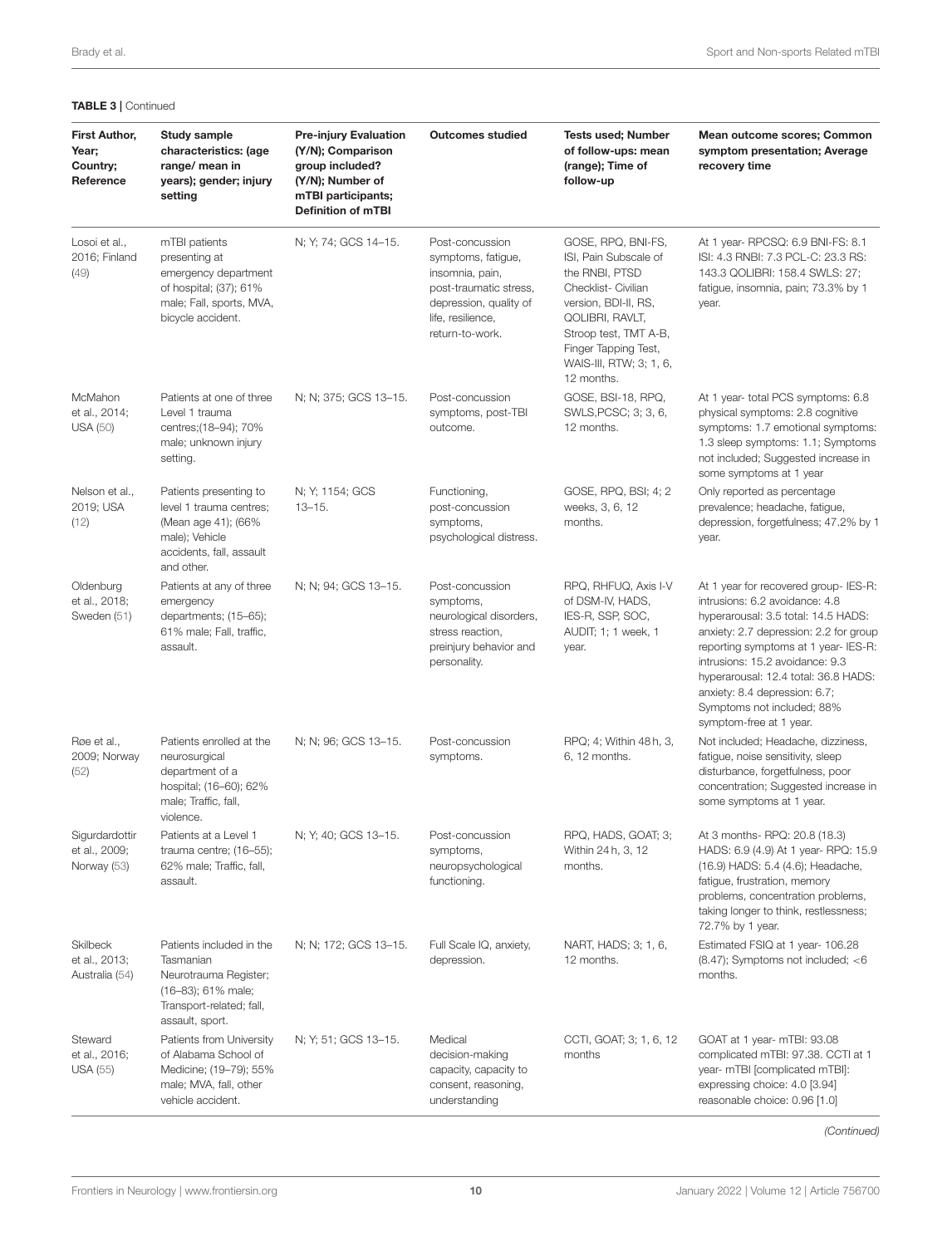| <b>TABLE 3   Continued</b>                      |                                                                                                                                                                                                                    |                                                                                                                                                                                 |                                                                                                                            |                                                                                   |                                                                                                                                                                                                                                                                                          |
|-------------------------------------------------|--------------------------------------------------------------------------------------------------------------------------------------------------------------------------------------------------------------------|---------------------------------------------------------------------------------------------------------------------------------------------------------------------------------|----------------------------------------------------------------------------------------------------------------------------|-----------------------------------------------------------------------------------|------------------------------------------------------------------------------------------------------------------------------------------------------------------------------------------------------------------------------------------------------------------------------------------|
| First Author,<br>Year;<br>Country;<br>Reference | Study sample<br>characteristics: (age<br>range/ mean in<br>years); gender; injury<br>setting                                                                                                                       | <b>Pre-injury Evaluation</b><br>(Y/N); Comparison<br>group included?<br>(Y/N); Number of<br>mTBI participants;<br><b>Definition of mTBI</b>                                     | <b>Outcomes studied</b>                                                                                                    | <b>Tests used; Number</b><br>of follow-ups: mean<br>(range); Time of<br>follow-up | Mean outcome scores; Common<br>symptom presentation; Average<br>recovery time                                                                                                                                                                                                            |
|                                                 |                                                                                                                                                                                                                    |                                                                                                                                                                                 |                                                                                                                            |                                                                                   | appreciation: 7.08 [7.13] reasoning:<br>8.81 [8.13] understanding: 61.23<br>[60.94]; Poor appreciation, reasoning,<br>and understanding; 6-12 months                                                                                                                                     |
| Theadom<br>et al., 2016;<br>New Zealand<br>(13) | mTBI patients residing<br>in Hamilton or Waikato<br>districts; (38); 59%<br>male; Fall, MVA,<br>exposure to<br>mechanical force,<br>assault.                                                                       | N; N; 342; GCS 13-15.                                                                                                                                                           | Post-concussion<br>symptoms, quality of<br>life, cognitive<br>functioning,<br>depression, anxiety,<br>overall functioning. | RPQ, GOS, CNS-VS,<br>HADS, SF-36; 4; within<br>2 weeks, 1, 6, 12<br>months.       | Reported as percentage/number of<br>participants; headache, fatique,<br>forgetfulness, poor concentration,<br>taking longer to think; >50% by 1<br>year.                                                                                                                                 |
| Singh et al.,<br>2019; UK (56)                  | TBI patients presenting<br>to emergency<br>department of teaching<br>hospital; (17-94); 69%<br>male; Fall, traffic,<br>assault.                                                                                    | N; N; 651; GCS 12-15                                                                                                                                                            | Post-concussion<br>symptoms,<br>return-to-work.<br>functioning, global<br>outcome.                                         | GOSE, RHFUQ, HADS,<br>RPQ, RTW; 2; 10<br>weeks, 1 year.                           | GOSE at 1 year (number of<br>participants): dead: 20 severe lower:<br>1 severe upper: 38 moderate lower:<br>88 moderate upper: 109 good lower:<br>129 good upper: 215.<br>Return-to-work at 1 year- full: 345<br>partial: 149 none: 86; Symptoms not<br>included; Recovery not included. |
| Sterr et al.,<br>2006; UK (57)                  | mTBI patients<br>attending one of 150<br>general practitioner<br>surgeries, a local Brain<br><b>Injury Community</b><br>Centre, or a University<br>campus; (18-65); 63%<br>male; Fall, sport, traffic,<br>assault. | N; Y; 38; Loss of<br>consciousness<br><30 min, post<br>traumatic amnesia<br><24 h, alteration of<br>mental state (dazed,<br>disorientated,<br>confused) at time of<br>incident. | Post-concussion<br>symptoms, cognitive<br>functioning, attention,<br>IQ.                                                   | RPQ, CFQ, TAP,<br>CANTAB, NART; 1;<br>$12+$ months.                               | Only included in graphic form;<br>Headache, noise sensitivity, sleep<br>disturbance, fatigue, irritability,<br>depression, frustration, memory<br>issues, poor concentration, taking<br>longer to think; 71% within 1 year.                                                              |

*CPSC, Checklist of post-concussion syndrome; GOSE, Glasgow Outcome Scale- Extended; QOLIBRI, Quality of life after brain injury; SF-36, Short Form 36 Heath Survey; MMPI, Minnesota Multiphasic Personality Inventory; GOS, Glasgow outcome scale; ERSS, Edinburgh rehabilitation status scale; MMSE, mini mental state examination; NART, National adult reading test; CIS-R, clinical interview schedule-revised; PSQ, psychosis screening questionnaire; PCSC, post-concussion symptom checklist; PCL, Problem checklist; VAS, visual analogue scale; RPQ, Rivermead Post-concussion Symptoms Questionnaire; FIT, Rey Fifteen-Item Test; WAIS-III, Wechsler Adult Intelligence Scale Third Edition; CWIT, Color Word Interference Test; FAS, Letter Fluency Task; WOC-R, Ways of Coping Questionnaire- Revised; UPSIT, University of Pennsylvania Smell Identification Test; RBANS, Repeatable Battery for the Assessment of Neuropsychological Status; DKEFS, Delis-Kaplan Executive Function System; TMT- A&B, Trail Making Test A& B; HADS, Hospital Anxiety and Depression Scale; PHQ-9, Patient Health Questionnaire-9; BSI-18, Brief Symptom Inventory-18; SWLS, Satisfaction with Life Scale; RHFUQ, Rivermead Head Injury Follow-up Questionnaire; IES-R, Impact of Event Scale- Revised; SSP, Swedish Universities Scales of Personality; SOC, Sense of Coherence Scale; AUDIT, Alcohol Use Disorders Identification Test; GOAT, Galveston* Orientation and Amnesia Test; CCTI, Capacity to Consent to Treatment Instrument; CNS-VS, CNS Vital Signs; BNI-FS, Barrow Neurological Institute Fatigue Scale; ISI, Insomnia Severity *Index; RNBI, Ruff Neurobehavioral Inventory; BDI-II, Beck Depression Inventory- Second Edition; RS, Resilience Scale; RAVLT, Rey Auditory Verbal Learning Test; RTW, Return to Work; KAS, Katz Adjustment Scale; CFQ, Cognitive Failures Questionnaire; TAP, Test of Attentional Performance; CANTAB, Cambridge Neuropsychological Test Automated Battery.*

Checklist (GSC), Post-concussion Symptom Scale (PCSS), and the Immediate Post-Concussion Assessment and Testing (ImPACT), while general population studies used the Rivermead Post-concussion Symptoms Questionnaire (RPQ), Glasgow Outcome Scale [Extended] (GOS/GOSE), Hospital Anxiety and Depression Scale (HADS), and the 36-Item Short Form Survey (SF-36).

The mean number of follow-up sessions in general population studies was two, while the sport studies averaged four followup time points. Only six general population studies [\(43,](#page-13-25) [45,](#page-13-26) [47,](#page-13-27) [48,](#page-13-31) [51](#page-13-35)[–53\)](#page-13-29) conducted the first follow-up appointment within 1 week of injury, while fifteen of the sports mTBI studies conducted their first follow-up within this time frame. Time of follow-ups ranged from <3 h to 36 months post-mTBI in the sports studies, with 11 studies [\(22,](#page-13-15) [23,](#page-13-10) [25–](#page-13-16)[30,](#page-13-18) [32,](#page-13-19) [34,](#page-13-9) [35\)](#page-13-20) including a follow-up testing session at least 1-month post-injury or later. Of those 11, only six studies [\(23,](#page-13-10) [25–](#page-13-16)[27,](#page-13-7) [29,](#page-13-8) [30\)](#page-13-18) included the latest follow-up time point of 90 days or 3 months. All but 1 of the 24 general population studies [\(36\)](#page-13-0) included a follow-up at 12 months or later, with the earliest follow-up within 24 h post-injury. The most frequent follow-up times  $<$ 12 months were at 1 month (*n*  $= 8$ ) and 6 months ( $n = 8$ ).

In the sports studies, the mean age of participants ranged from 17 to 20, while the general population studies mean age was older at 30–40 years. Of the five non-sport studies [\(36,](#page-13-0) [43,](#page-13-25) [47,](#page-13-27) [49,](#page-13-28) [57\)](#page-14-1) that included sports as a mechanism of injury in at least 10% of participants, only one study [\(36\)](#page-13-0) directly compared outcomes of sports vs. non-sports-related mTBI participants. No comparison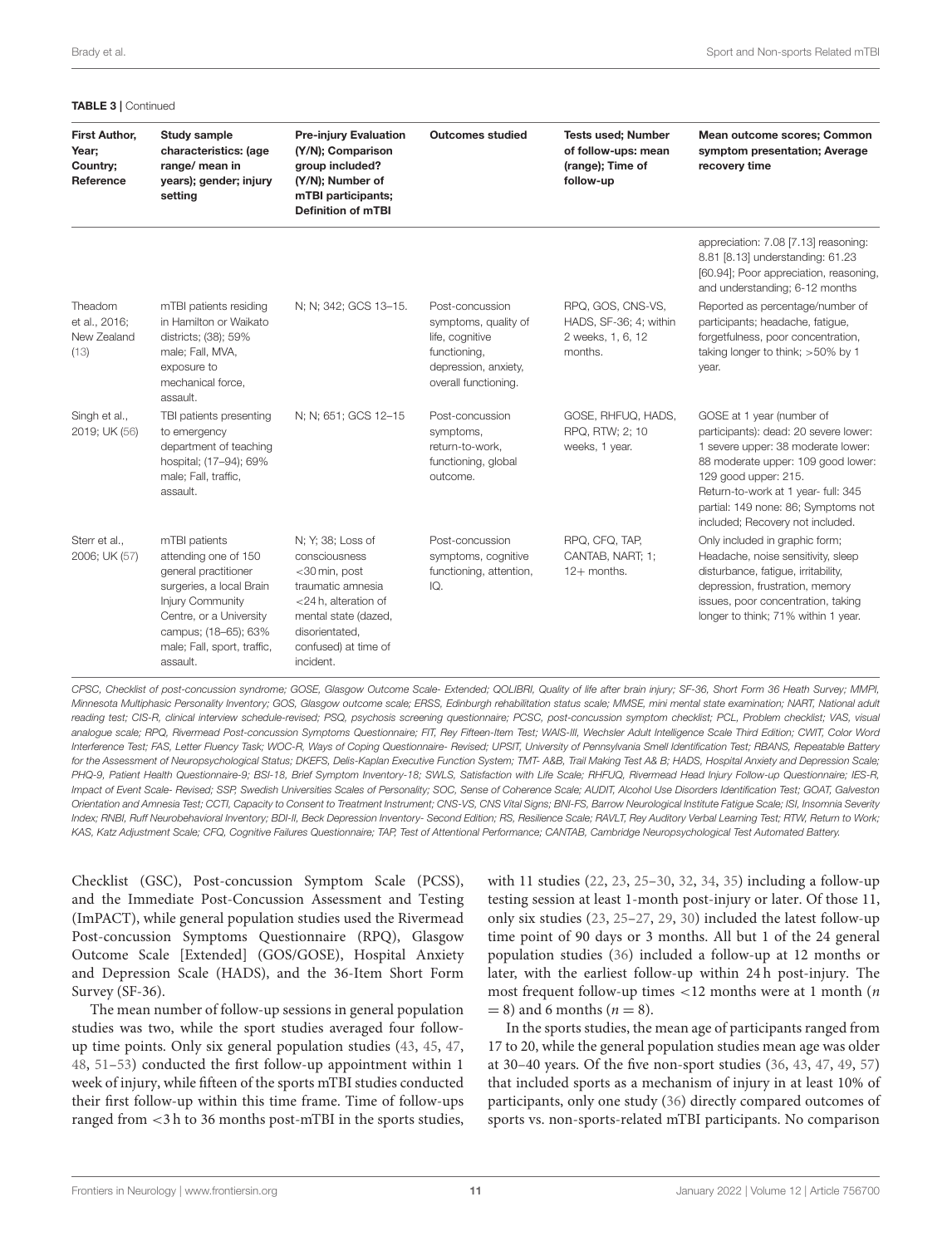was made by other authors between groups of sports vs. nonsport, and the participants were not differentiated or split in data in a way to enable these comparisons to be made. The sole study comparing sports vs. non-sports [\(36\)](#page-13-0) investigated prevalence of post-concussion symptoms and return to daily activities at 7- and 90-day post-mTBI based on results from the Rivermead Postconcussion Questionnaire. This study revealed no differences in overall symptom burden, mood, or recovery at 7- and 90-days post-injury [\(36\)](#page-13-0).

Due to the lack of comparable data due to use of different outcome measures and follow-up time frames, we were not able to compare disease burden or recovery time frames between the two contexts apart from using data obtained within one study [\(36\)](#page-13-0).

# **DISCUSSION**

This scoping review highlighted some key methodological differences in how studies are conducted between sports and non-sports related mTBI, making comparisons in symptom presentation and impact between the two contexts difficult. The review has highlighted a significant gap in the current literature, given the key differences in current evidence for the definitions used, outcome measures used to assess impact such as symptoms and cognitive function, and timing of outcome assessments. There is a need for collaboration and consensus between the two fields to enable greater understanding of the similarities and differences of sports- and non-sports-related injuries to guide clinical decision-making.

One key difference between the two contexts was the way injuries were described and classified. In the non-sports context, mTBIs were assessed and framed in terms of injury severity by GCS score, whereas, in contrast, there was no reference to the broader context or how it was decided this was a "concussive" injury and not of moderate severity within the sports context. Consequently, it was not clear which types of injuries were excluded from mild SR-TBI studies. Given moderate to severe injuries can be sustained within sports context [\(59\)](#page-14-5), this may be something that sports physicians and academics consider, record, and report on. In updated versions of commonly used SR-TBI assessments, such as the SCAT-5, one portion of the assessment tool includes conducting the GCS [\(60\)](#page-14-6). Given ambulance personnel routinely use GCS in most countries, this could easily be reported on SR-TBI studies to assist in study comparison.

One consideration in conducting this review was that, often, general population studies included SR-TBI within a larger dataset. However, these injuries were often classified under different mechanism categories (e.g., falls and being hit by an object), whereas SR-TBI studies focused on injuries specifically on any injury sustained during sport. It was not possible to combine data from these studies to explore differences in symptom presentation and recovery time frames due to the methodological and reporting differences. For example, general population studies presented data that between 47 and 88% of participants had recovered by 1 year. In contrast, the sportsrelated studies reported findings that average days to recovery were between 7 and 14 days. However considerable caution needs to be taken to directly interpret these findings as the way recovery was defined and measured was not comparable and restricted by few longer-term follow-ups in sports-related mTBI studies. The only direct comparison [\(36\)](#page-13-0) made between sports- and nonsports-related mTBI groups found few differences in symptom presentation between groups. Whilst there were no differences in overall symptom burden or recovery between the two groups in this study, on a symptom-specific level, SR-TBI participants were at a greater risk of impaired concentration compared to nonsports participants in the week following mTBI, and exhibited fewer and less severe symptoms such as fatigue and dizziness at the later follow-up. This suggested that there may be small discrepancies between sports and non-sports mTBI presentation for some symptoms. However, additional studies are needed to compare symptom presentation and recovery time frames between the two contexts to determine if these injuries do need to be considered separately or whether a blended model, with embedded flexibility, may be a more effective and simpler health care pathway.

Additionally, discrepancy between studies within the two contexts was the lack of long-term follow-ups in sports-related mTBI studies compared to studies on the general population. Previous epidemiology research [\(13\)](#page-12-12) showed significant prevalence of post-concussion symptoms up to 12 months post-mTBI in a community population including sports-related injuries. However, this review found that individuals who had suffered an SR-TBI were very rarely assessed for any mTBIrelated outcomes beyond 3 months post-injury. Whilst many patients do recover relatively quickly following an mTBI [\(5\)](#page-12-4), there is likely to be a proportion who experiences an SR-TBI who may still experience difficulties beyond 3 months, particularly if there was significant mTBI history. There is evidence that those who have experienced prior injuries have been more at risk of a prolonged recovery [\(61\)](#page-14-7). Case studies were presented where sports athletes were report long-term and cumulative impacts [\(62\)](#page-14-8). Increasing follow-up length in SR-TBI-related studies would help identify risk factors in longer-term problems and key intervention points in recovery trajectories where more intensive support is required to facilitate recovery. Although not conclusive, the findings from this review highlighted that information about possible long-term effects of an mTBI was lacking within the sports context.

There was a considerable overlap in the types of outcome domains studies, e.g., symptom presentation, cognitive function, and mood; however, the diversity in outcome measures used to assess these domains prevented direct comparison of the findings. Whilst there is a clear benefit in researching specific subpopulations in detail; there is also a need to look more broadly across the disorder spectrum. This review highlights a need for integration and collaboration across these two fields of enquiry to advance the field. The neurophysiological trauma to the brain is likely similar no matter whether the mechanisms are from sports-related or non-sports-related activities. Therefore, further evidence is needed to determine if different approaches to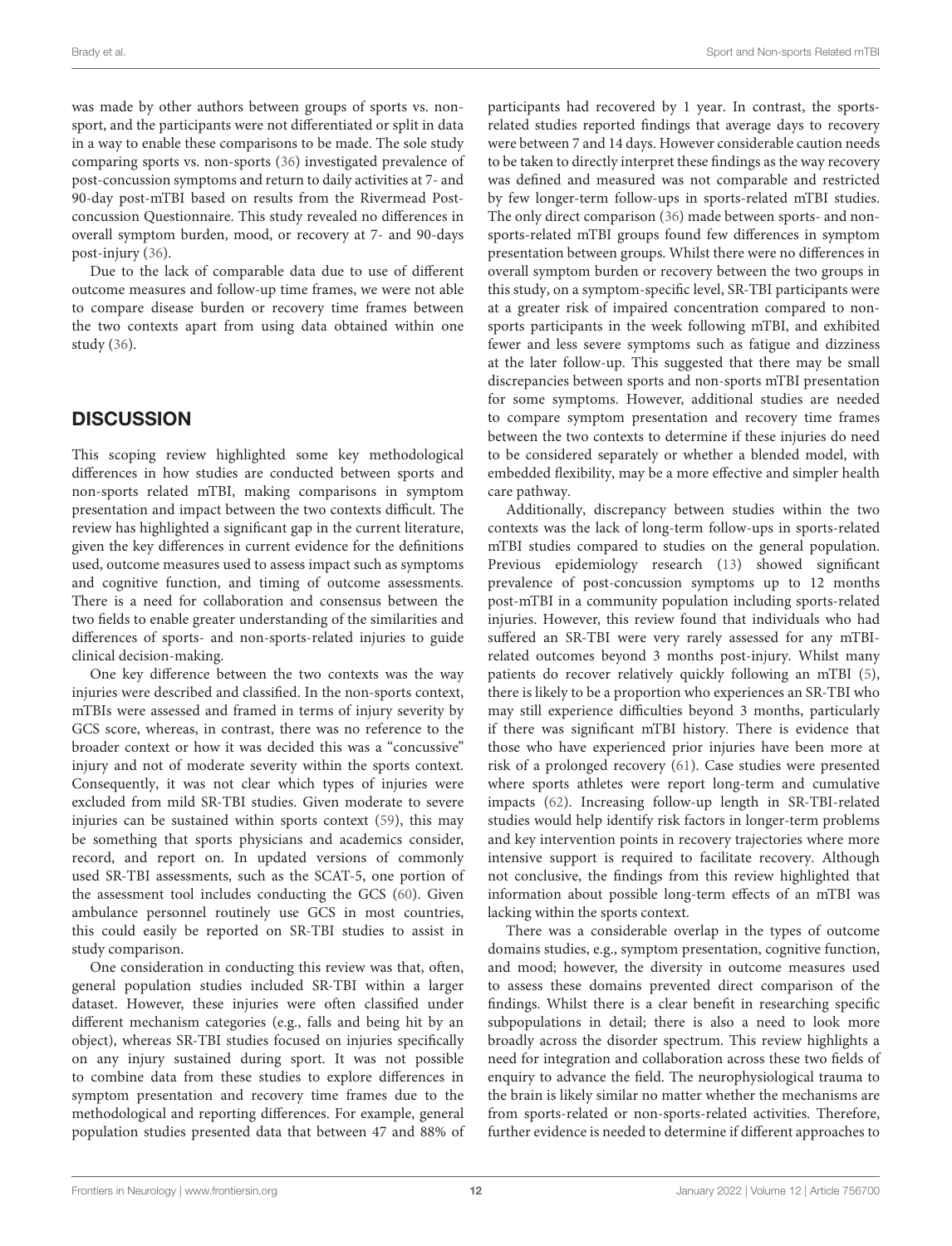assessment and management should be similar or different across injury contexts.

### Limitations

The key limitation of this review related to the search terms included. Overly broad terms such as "outcome" or "recovery" were not included to decrease the high number of irrelevant articles that were identified when including these terms. However, this may have inadvertently resulted in the exclusion of relevant studies. Since completion of the review, other relevant studies have been published but were not able to be considered within this review such as the Concussion Assessment, Research, and Education Consortium research [\(63\)](#page-14-9). However, the key differences in methods used between these two fields of study are important to highlight to guide future research and to ensure optimal health care pathways are developed to support patients most effectively. Additionally, the sample size for some studies was low. Once the gap in the current literature has been addressed, it will be important to conduct a systematic review including of study quality to identify if there are similarities and differences in self-reported recovery following sports and non-sports-related injuries.

# **CONCLUSION**

This review highlighted a key gap in the current literature, comparing recovery trajectories across different contexts of

### **REFERENCES**

- <span id="page-12-0"></span>1. Menon DK, Schwab K, Wright DW, Maas AI. Position statement: definition of traumatic brain injury. Arch Phys Med Rehabil. (2010) 91:1637– 40. doi: [10.1016/j.apmr.2010.05.017](https://doi.org/10.1016/j.apmr.2010.05.017)
- <span id="page-12-1"></span>2. Harmon KG, Drezner J, Gammons M, Guskiewicz K, Halstead M, Herring S, et al. American medical society for sports medicine position statement: concussion in sport. Clin J Sport Med. (2013) 23:1–18. doi: [10.1097/JSM.0b013e31827f5f93](https://doi.org/10.1097/JSM.0b013e31827f5f93)
- <span id="page-12-2"></span>3. West TA, Marion DW. Current recommendations for the diagnosis and treatment of concussion in sport: a comparison of three new guidelines. J Neurotrauma. (2014) 31:159–68. doi: [10.1089/neu.2013.3031](https://doi.org/10.1089/neu.2013.3031)
- <span id="page-12-3"></span>4. Sharp DJ, Jenkins PO. Concussion is confusing us all. Pract Neurol. (2015) 15:172–86. doi: [10.1136/practneurol-2015-001087](https://doi.org/10.1136/practneurol-2015-001087)
- <span id="page-12-4"></span>5. McCrory P, Meeuwisse W, Dvorák J, Aubry M, Bailes J, Broglio S, et al. Consensus statement on concussion in sport—the 5th international conference on concussion in sport held in Berlin, October 2016. Br J Sports Med. (2017) 51:838–47. doi: [10.1136/bjsports-2017-097699](https://doi.org/10.1136/bjsports-2017-097699)
- <span id="page-12-5"></span>6. Hume PA, King D, McGeown J, Theadom A. Sports-related concussion, mild traumatic brain injury or sport-originated brain injury (SOBI): a more useful term. N Z J Sports Med. (2019) 45:64–7.
- <span id="page-12-6"></span>7. Maas AIR, Menon DK, Adelson PD, Andelic N, Bell MJ, Belli A, et al. Traumatic brain injury: integrated approaches to improve prevention, clinical care, and research. Lancet Neurol. (2017) 16:987–1048. doi: [10.1016/S1474-4422\(17\)30371-X](https://doi.org/10.1016/S1474-4422(17)30371-X)
- <span id="page-12-7"></span>8. Dewan MC, Rattani A, Gupta S, Baticulon RE, Hung YC, Punchak M, et al. Estimating the global incidence of traumatic brain injury. J Neurosurg. (2018) 130:1–1097. doi: [10.3171/2017.10.JNS17352](https://doi.org/10.3171/2017.10.JNS17352)
- <span id="page-12-8"></span>9. Feigin VLP, Theadom AP, Barker-Collo SP, Starkey NJP, McPherson KP, Kahan MMB, et al. Incidence of traumatic brain injury in New Zealand: a population-based study. Lancet Neurol. (2013) 12:53–64. doi: [10.1016/S1474-4422\(12\)70262-4](https://doi.org/10.1016/S1474-4422(12)70262-4)

injury and has reflected a need for greater collaboration between sports and general population fields of research. Future research should focus on longer-term follow-ups, particularly in sports-related studies, and utilize a more standardized method of assessing mTBI- affected individuals to inform optimal treatment approaches.

## DATA AVAILABILITY STATEMENT

The original contributions presented in the study are included in the article/supplementary material, further inquiries can be directed to the corresponding author.

# AUTHOR CONTRIBUTIONS

All authors listed have made a substantial, direct, and intellectual contribution to the work and approved it for publication.

### FUNDING

This review was conducted with support from an AUT, Faculty of Health and Environmental Sciences Summer Scholarship Grant. The funder was not involved in the study design or interpretation of the findings. Funds for open access publication fees were provided by the AUT TBI Network.

- <span id="page-12-9"></span>10. Cnossen M, Polinder S, Allanson J, Anke A, Audibert G, Badenes R, et al. Variation in structure and process of care in traumatic brain injury: provider profiles of European neurotrauma centers participating in the CENTER-TBI study. PLoS ONE. (2016) 11:e0161367. doi: [10.1371/journal.pone.0161367](https://doi.org/10.1371/journal.pone.0161367)
- <span id="page-12-10"></span>11. Marshall S, Bayley M, McCullagh S, Berrigan L, Fischer L, Ouchterlony D, et al. Guideline for Concussion/Mild Traumatic Brain Injury and Persistent Symptom (for Adults 18+ years of age). 3rd ed Toronto, ON: Ontario Neurotrauma Foundation (2018).
- <span id="page-12-11"></span>12. Nelson LD, Temkin NR, Dikmen S, Barber J, Giacino JT, Yuh E, et al. Recovery after mild traumatic brain injury in patients presenting to US level i trauma centers: a transforming research and clinical knowledge in traumatic brain injury (TRACK-TBI) study. JAMA Neurol. (2019) 76:1049– 59. doi: [10.1001/jamaneurol.2019.1313](https://doi.org/10.1001/jamaneurol.2019.1313)
- <span id="page-12-12"></span>13. Theadom A, Parag V, Dowell T, McPherson K, Starkey N, Barker-Collo S, et al. Persistent problems 1 year after mild traumatic brain injury: a longitudinal population study in New Zealand. Br J Gen Pract. (2016) 66:e16– 23. doi: [10.3399/bjgp16X683161](https://doi.org/10.3399/bjgp16X683161)
- <span id="page-12-13"></span>14. Möller MC, Lexell J, Wilbe Ramsay K. Effectiveness of specialized rehabilitation after mild traumatic brain injury: a systematic review and metaanalysis. J Rehabil Med. (2021) 53:jrm00149. doi: [10.2340/16501977-2791](https://doi.org/10.2340/16501977-2791)
- <span id="page-12-14"></span>15. Klein AP, Tetzlaff JE, Bonis JM, Nelson LD, Mayer AR, Huber DL, et al. Prevalence of potentially clinically significant magnetic resonance imaging findings in athletes with and without sport-related concussion. J Neurotrauma. (2019) 36:1776–85. doi: [10.1089/neu.2018.6055](https://doi.org/10.1089/neu.2018.6055)
- <span id="page-12-15"></span>16. Manley G, Gardner AJ, Schneider KJ, Guskiewicz KM, Bailes J, Cantu RC, et al. A systematic review of potential long-term effects of sport-related concussion. Br J Sports Med. [\(2017\) 51:969–77. doi: 10.1136/bjsports-2017-](https://doi.org/10.1136/bjsports-2017-097791) 097791
- <span id="page-12-16"></span>17. Munn Z, Peters MDJ, Stern C, Tufanaru C, McArthur A, Aromataris E. Systematic review or scoping review? guidance for authors when choosing between a systematic or scoping review approach. BMC Med Res Methodol. (2018) 18:143. doi: [10.1186/s12874-018-0611-x](https://doi.org/10.1186/s12874-018-0611-x)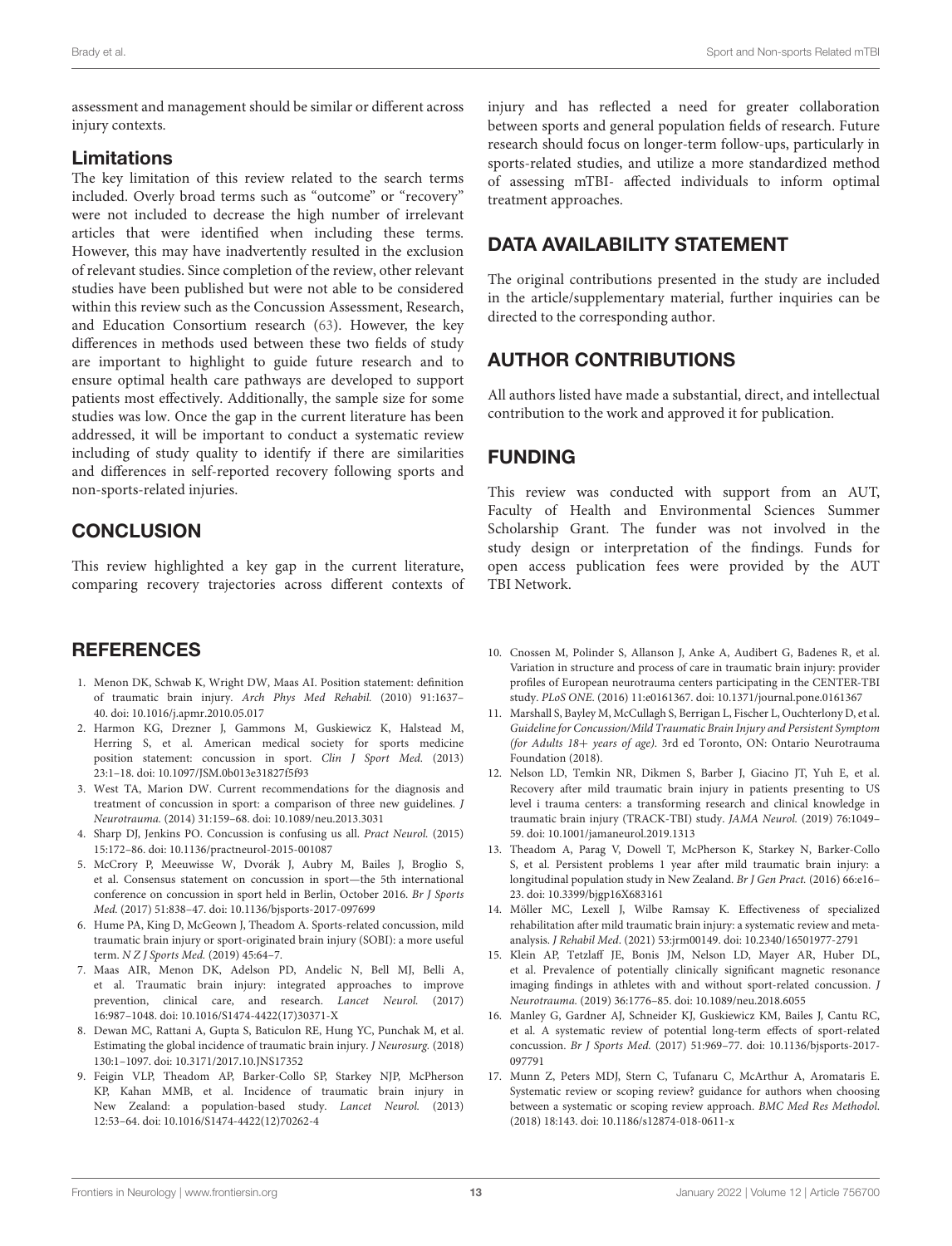- <span id="page-13-3"></span>18. Black AM, Sergio LE, Macpherson AK. The epidemiology of concussions: number and nature of concussions and time to recovery among female and male canadian varsity athletes 2008 to 2011. Clin J Sport Med. (2017) 27:52–6. doi: [10.1097/JSM.0000000000000308](https://doi.org/10.1097/JSM.0000000000000308)
- <span id="page-13-13"></span>19. Collins MW, Grindel SH, Lovell MR Dede DE, Moser DJ, Phalin BR, et al. Relationship between concussion and neuropsychological performance in college football players. JAMA. (1999) 282:964– 70. doi: [10.1001/jama.282.10.964](https://doi.org/10.1001/jama.282.10.964)
- <span id="page-13-14"></span>20. Covassin T, Schatz P, Swanik CB. Sex differences in neuropsychological function and post-concussion symptoms of concussed collegiate athletes. Neurosurgery. (2007) 61:345–50. doi: [10.1227/01.NEU.0000279972.95060.CB](https://doi.org/10.1227/01.NEU.0000279972.95060.CB)
- <span id="page-13-4"></span>21. Covassin T, Elbin RJ, Harris W, Parker T, Kontos A. The role of age and sex in symptoms, neurocognitive performance, and postural stability in athletes after concussion. Am J Sports Med. (2012) 40:1303– 12. doi: [10.1177/0363546512444554](https://doi.org/10.1177/0363546512444554)
- <span id="page-13-15"></span>22. Echemendia RJ, Putukian M, Mackin RS, Julian L, Shoss N. Neuropsychological test performance prior to and following sportsrelated mild traumatic brain injury. Clin J Sport Med. (2001) 11:23–31. doi: [10.1097/00042752-200101000-00005](https://doi.org/10.1097/00042752-200101000-00005)
- <span id="page-13-10"></span>23. Fait P, Swaine B, Cantin JF, Leblond J, McFadyen BJ. Altered integrated locomotor and cognitive function in elite athletes 30 days postconcussion: a preliminary study. J Head Trauma Rehabil. (2013) 28:293–301. doi: [10.1097/HTR.0b013e3182407ace](https://doi.org/10.1097/HTR.0b013e3182407ace)
- <span id="page-13-5"></span>24. Field M, Collins MW, Lovell MR, Maroon J. Does age play a role in recovery from sports-related concussion? a comparison of high school and collegiate athletes. J Pediatr. (2003) 142:546–53. doi: [10.1067/mpd.2003.190](https://doi.org/10.1067/mpd.2003.190)
- <span id="page-13-16"></span>25. Guty E, Riegler K, Meyer J, Walter AE, Slobounov SM, Arnett P. Symptom factors and neuropsychological performance in collegiate athletes with chronic concussion symptoms. Arch Clin Neuropsychol. (2020) 36: 746– 56. doi: [10.1093/arclin/acaa092](https://doi.org/10.1093/arclin/acaa092)
- <span id="page-13-6"></span>26. McCrea M, Guskiewicz K, Randolph C, Barr WB, Hammeke TA, Marshall SW, et al. Incidence, clinical course, and predictors of prolonged recovery time following sport-related concussion in high school and college athletes. J Int Neuropsychol Soc. (2013) 19:22–33. doi: [10.1017/S1355617712000872](https://doi.org/10.1017/S1355617712000872)
- <span id="page-13-7"></span>27. McCrea M, Guskiewicz KM, Marshall SW, Barr W, Randolph C, Cantu RC, et al. Acute effects and recovery time following concussion in collegiate football players: the NCAA concussion study. JAMA. (2003) 290:2556– 63. doi: [10.1001/jama.290.19.2556](https://doi.org/10.1001/jama.290.19.2556)
- <span id="page-13-17"></span>28. Meier TB, Bellgowan PSF, Mayer AR. Longitudinal assessment of local and global functional connectivity following sports-related concussion. Brain Imaging Behav. (2017) 11:129–40. doi: [10.1007/s11682-016-9520-y](https://doi.org/10.1007/s11682-016-9520-y)
- <span id="page-13-8"></span>29. Nelson LD, Guskiewicz KM, Barr WB, Hammeke TA, Randolph C, Ahn KW, et al. Age differences in recovery after sport-related concussion: a comparison of high school and collegiate athletes. J Athl Train. (2016) 51:142– 52. doi: [10.4085/1062-6050-51.4.04](https://doi.org/10.4085/1062-6050-51.4.04)
- <span id="page-13-18"></span>30. Roiger T, Weidauer L, Kern B. A longitudinal pilot study of depressive symptoms in concussed and injured/nonconcussed national collegiate athletic association division i student-athletes. J Athl Train. (2015) 50:256– 61. doi: [10.4085/1062-6050-49.3.83](https://doi.org/10.4085/1062-6050-49.3.83)
- <span id="page-13-11"></span>31. Turner S, Langdon J, Shaver G, Graham V, Naugle K, Buckley T. Comparison of psychological response between concussion and musculoskeletal injury in collegiate athletes. Sport Exerc Perform Psychol. (2017) 6:277–88. doi: [10.1037/spy0000099](https://doi.org/10.1037/spy0000099)
- <span id="page-13-19"></span>32. Vargas G, Rabinowitz A, Meyer J, Arnett PA. Predictors and prevalence of postconcussion depression symptoms in collegiate athletes. J Athl Train. (2015) 50:250–5. doi: [10.4085/1062-6050-50.3.02](https://doi.org/10.4085/1062-6050-50.3.02)
- <span id="page-13-12"></span>33. Walton SR, Broshek DK, Kranz S, Malin SK, Hertel J, Resch JE. Mood, psychological, and behavioral factors of health-related quality of life throughout recovery from sport concussion. J Head Trauma Rehabil. (2021) 36:128–36. doi: [10.1097/HTR.0000000000000604](https://doi.org/10.1097/HTR.0000000000000604)
- <span id="page-13-9"></span>34. Wright AD, Smirl JD, Bryk K, van Donkelaar P. A prospective transcranial doppler ultrasound-based evaluation of the acute and cumulative effects of sport-related concussion on neurovascular coupling response dynamics. J Neurotrauma. (2017) 34:3097–106. doi: [10.1089/neu.2017.5020](https://doi.org/10.1089/neu.2017.5020)
- <span id="page-13-20"></span>35. Zuckerman SL, Lee YM, Odom MJ, Solomon GS, Forbes JA, Sills AK. Recovery from sports-related concussion: days to return to neurocognitive baseline in adolescents versus young adults. Surg Neurol Int. (2012) 3:130. doi: [10.4103/2152-7806.102945](https://doi.org/10.4103/2152-7806.102945)
- <span id="page-13-0"></span>36. Beauchamp F, Boucher V, Neveu X, Ouellet V, Archambault P, Berthelot S, et al. Post-concussion symptoms in sports-related mild traumatic brain injury compared to non-sports-related mild traumatic brain injury. CJEM. (2021) 23:223–31. doi: [10.1007/s43678-020-00060-0](https://doi.org/10.1007/s43678-020-00060-0)
- <span id="page-13-33"></span>37. Chiang CC, Guo SE, Huang KC, Lee BO, Fan JY. Trajectories and associated factors of quality of life, global outcome, and post-concussion symptoms in the first year following mild traumatic brain injury. Qual Life Res. (2016) 25:2009–19. doi: [10.1007/s11136-015-1215-0](https://doi.org/10.1007/s11136-015-1215-0)
- <span id="page-13-1"></span>38. Cicerone KD, Kalmar K. Persistent postconcussion syndrome: the structure of subjective complaints after mild traumatic brain injury. J Head Trauma Rehabil. (1995) 10:1–17. doi: [10.1097/00001199-199510030-00002](https://doi.org/10.1097/00001199-199510030-00002)
- <span id="page-13-21"></span>39. Deb S, Lyons I, Koutzoukis C. Neuropsychiatric sequelae one year after a minor head injury. J Neurol Neurosurg Psychiatry. (1998) 65:899– 902. doi: [10.1136/jnnp.65.6.899](https://doi.org/10.1136/jnnp.65.6.899)
- <span id="page-13-2"></span>40. Emanuelson I, Andersson Holmkvist E, Björklund R, Stålhammar D. Quality of life and post-concussion symptoms in adults after mild traumatic brain injury: a population-based study in western Sweden. Acta Neurol Scand. [\(2003\) 108:332–8. doi: 10.1034/j.1600-0404.2003.](https://doi.org/10.1034/j.1600-0404.2003.00155.x) 00155 $x$
- <span id="page-13-34"></span>41. Fourtassi M, Hajjioui A, Ouahabi AE, Benmassaoud H, Hajjaj-Hassouni N, Khamlichi AE. Long term outcome following mild traumatic brain injury in Moroccan patients. Clin Neurol Neurosurg. (2011) 113:716-20. doi: [10.1016/j.clineuro.2011.07.010](https://doi.org/10.1016/j.clineuro.2011.07.010)
- <span id="page-13-22"></span>42. Hanks RA, Temkin N, Machamer J, Dikmen SS. Emotional and behavioral adjustment after traumatic brain injury. Arch Phys Med Rehabil. (1999) 80:991–7. doi: [10.1016/S0003-9993\(99\)90049-7](https://doi.org/10.1016/S0003-9993(99)90049-7)
- <span id="page-13-25"></span>43. Heitger MH, Jones RD, Frampton CM, Ardagh MW, Anderson TJ. Recovery in the first year after mild head injury: divergence of symptom status and self-perceived quality of life. Journal of Rehabil Med. (2007) 39:612– 21. doi: [10.2340/16501977-0100](https://doi.org/10.2340/16501977-0100)
- <span id="page-13-30"></span>44. Hellstrøm T, Westlye LT, Sigurdardottir S, Brunborg C, Soberg HL, Holthe Ø, et al. Longitudinal changes in brain morphology from 4 weeks to 12 months after mild traumatic brain injury: associations with cognitive functions and clinical variables. Brain Injury. (2017) 31:674– 85. doi: [10.1080/02699052.2017.1283537](https://doi.org/10.1080/02699052.2017.1283537)
- <span id="page-13-26"></span>45. Hsu HH, Lai WH, Yu HT, Xiao SH, Tsai YH, Wang KC, et al. Longterm presentation of postconcussion symptoms and associated factors: analysis of latent class modeling. Arch Clin Neuropsychol. (2021) 36:62– 73. doi: [10.1093/arclin/acaa063](https://doi.org/10.1093/arclin/acaa063)
- <span id="page-13-23"></span>46. Krpan KM, Levine B, Stuss DT, Dawson DR. Executive function and coping at one-year post traumatic brain injury. J Clin Exp Neuropsychol. (2007) 29:36–46. doi: [10.1080/13803390500376816](https://doi.org/10.1080/13803390500376816)
- <span id="page-13-27"></span>47. Lecuyer Giguère F, Frasnelli A, De Guise É, Frasnelli J. Olfactory, cognitive and affective dysfunction assessed 24 hours and one year after a mild Traumatic Brain Injury (mTBI). Brain Injury. (2019) 33:1184– 93. doi: [10.1080/02699052.2019.1631486](https://doi.org/10.1080/02699052.2019.1631486)
- <span id="page-13-31"></span>48. Lucas S, Smith BM, Temkin N, Bell KR, Dikmen S, Hoffman JM. Comorbidity of headache and depression after mild traumatic brain injury. Headache. (2016) 56:323–30. doi: [10.1111/head.12762](https://doi.org/10.1111/head.12762)
- <span id="page-13-28"></span>49. Losoi H, Silverberg ND, Wäljas M, Turunen S, Rosti-Otajärvi E, Helminen M, et al. Recovery from mild traumatic brain injury in previously healthy adults. J Neurotrauma. (2016) 33:766–76. doi: [10.1089/neu.2015.4070](https://doi.org/10.1089/neu.2015.4070)
- <span id="page-13-24"></span>50. McMahon P, Hricik A, Yue JK, Puccio AM, Inoue T, Lingsma HF, et al. Symptomatology and functional outcome in mild traumatic brain injury: results from the prospective TRACK-TBI study. J Neurotrauma. (2014) 31:26– 33. doi: [10.1089/neu.2013.2984](https://doi.org/10.1089/neu.2013.2984)
- <span id="page-13-35"></span>51. Oldenburg C, Lundin A, Edman G, Deboussard CN, Bartfai A. Emotional reserve and prolonged post-concussive symptoms and disability: a Swedish prospective 1-year mild traumatic brain injury cohort study. BMJ Open. (2018) 8:e020884. doi: [10.1136/bmjopen-2017-020884](https://doi.org/10.1136/bmjopen-2017-020884)
- <span id="page-13-32"></span>52. Røe C, Sveen U, Alvsåker K, Bautz-Holter E. Post-concussion symptoms after mild traumatic brain injury: influence of demographic factors and injury severity in a 1-year cohort study. Disabil Rehabil. (2009) 31:1235– 43. doi: [10.1080/09638280802532720](https://doi.org/10.1080/09638280802532720)
- <span id="page-13-29"></span>53. Sigurdardottir S, Andelic N, Roe C, Jerstad T, Schanke A. Postconcussion symptoms after traumatic brain injury at 3 and 12 months post-injury: a prospective study. Brain Injury. (2009) 23:489–97. doi: [10.1080/02699050902926309](https://doi.org/10.1080/02699050902926309)